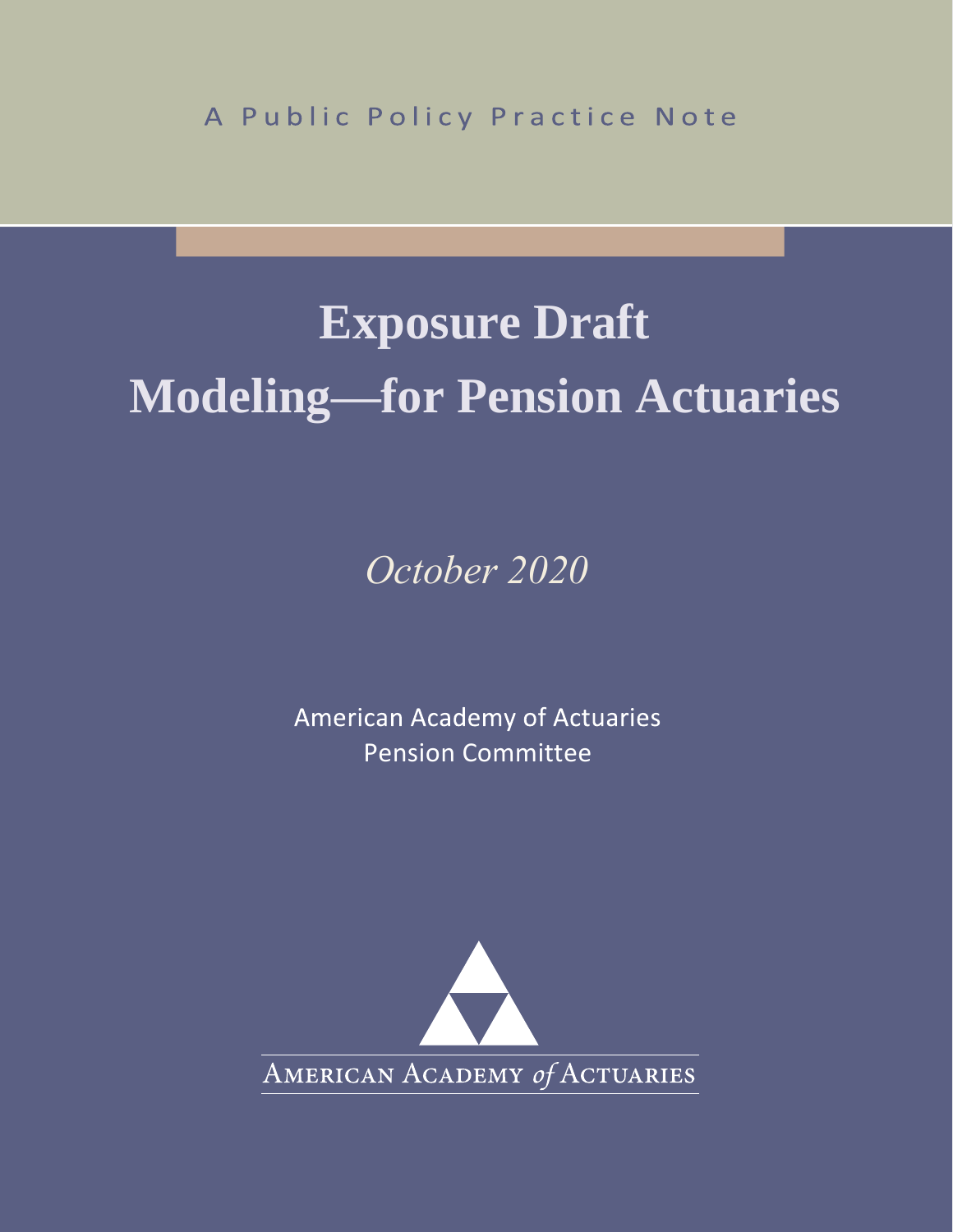# Exposure Draft Modeling—for Pension Actuaries

*September 2020*

Developed by the Pension Committee of the American Academy of Actuaries

í



The American Academy of Actuaries is a 19,500-member professional association whose mission is to serve the public and the U.S. actuarial profession. For more than 50 years, the Academy has assisted public policymakers on all levels by providing leadership, objective expertise, and actuarial advice on risk and financial security issues. The Academy also sets qualification, practice, and professionalism standards for actuaries in the United States.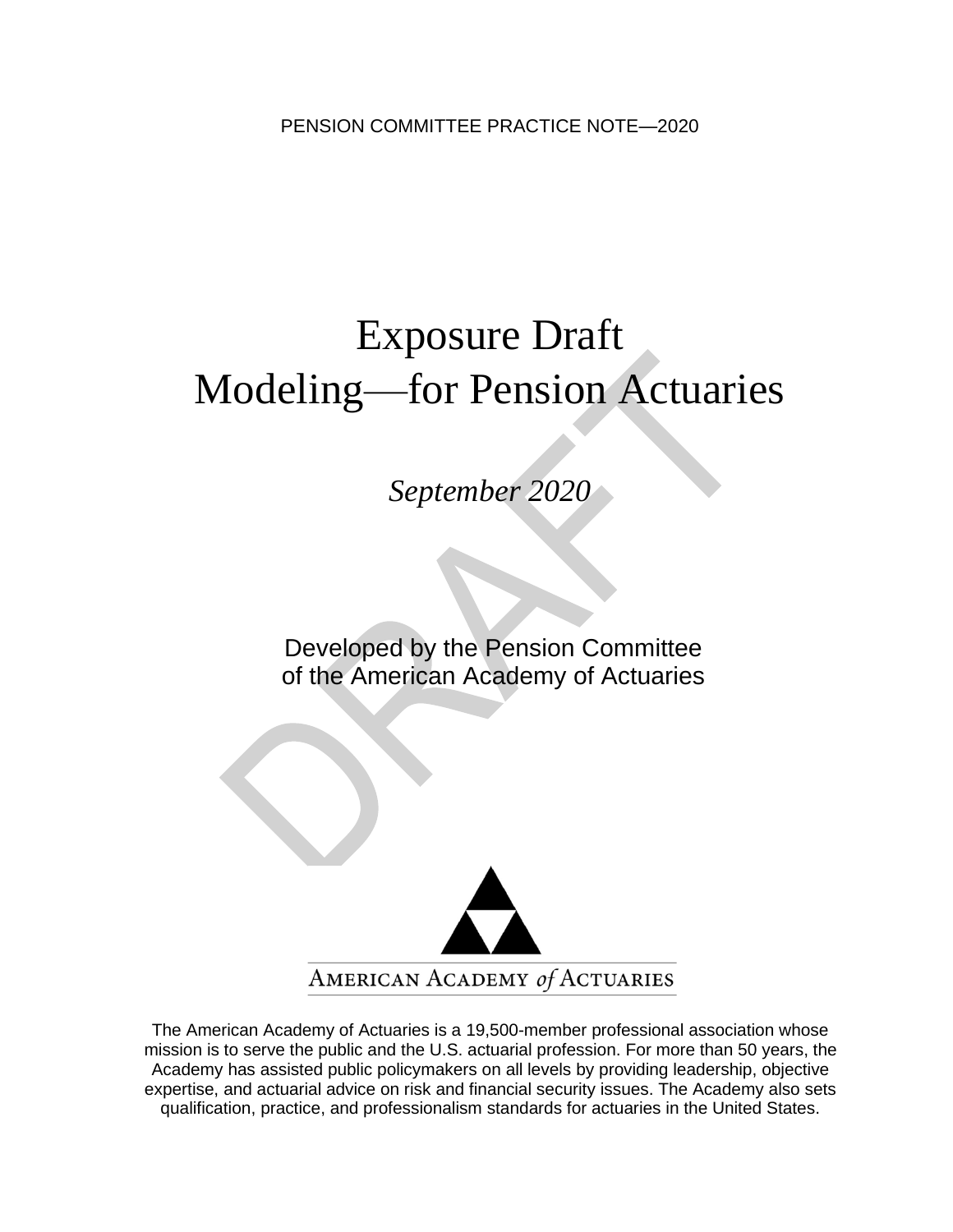This practice note is not a promulgation of the Actuarial Standards Board (ASB), is not an actuarial standard of practice (ASOP) or an interpretation of an ASOP, and is not meant to be a definitive statement as to what constitutes generally accepted practice in the area under discussion. Actuaries are not in any way bound to comply with practice notes or to conform their work to the practices described in practice notes. Events occurring subsequent to the publication of this practice note may make the practices in the practice note irrelevant or obsolete.

## **2020 Pension Committee**

Bruce Cadenhead, Chairperson Elena Black, Vice Chairperson Linda K. Stone, Senior Pension Fellow

Michael Antoine Michael Bain Rachel Barnes Margaret Berger Scott Hittner Lloyd Katz Grace Lattyak Tonya Manning

A. Donald Morgan Nadine Orloff James Ritchie Jason Russell Mark Shemtob Mary Stone Todd Tauzer Aaron Weindling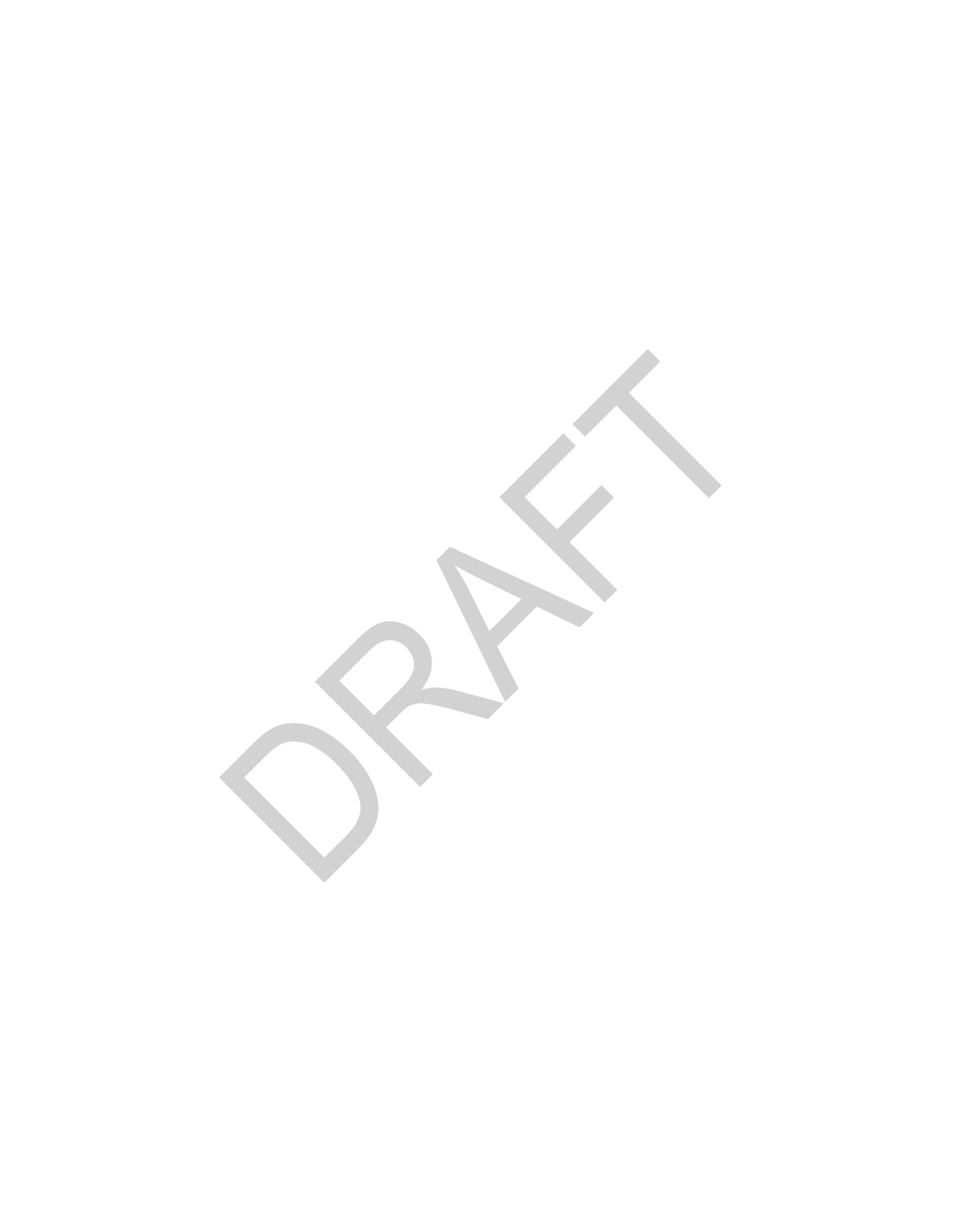# **TABLE OF CONTENTS**

| d. Examples of models in the context of ASOP No. 5611      |  |
|------------------------------------------------------------|--|
| i. Examples for which ASOP No. 56 might not apply12        |  |
|                                                            |  |
| iii. Examples for which ASOP No. 56 may or may not apply13 |  |
| II. Actuarial Roles                                        |  |
|                                                            |  |
|                                                            |  |
|                                                            |  |
|                                                            |  |
|                                                            |  |
|                                                            |  |
|                                                            |  |
|                                                            |  |
|                                                            |  |
|                                                            |  |
|                                                            |  |
|                                                            |  |
|                                                            |  |
|                                                            |  |
|                                                            |  |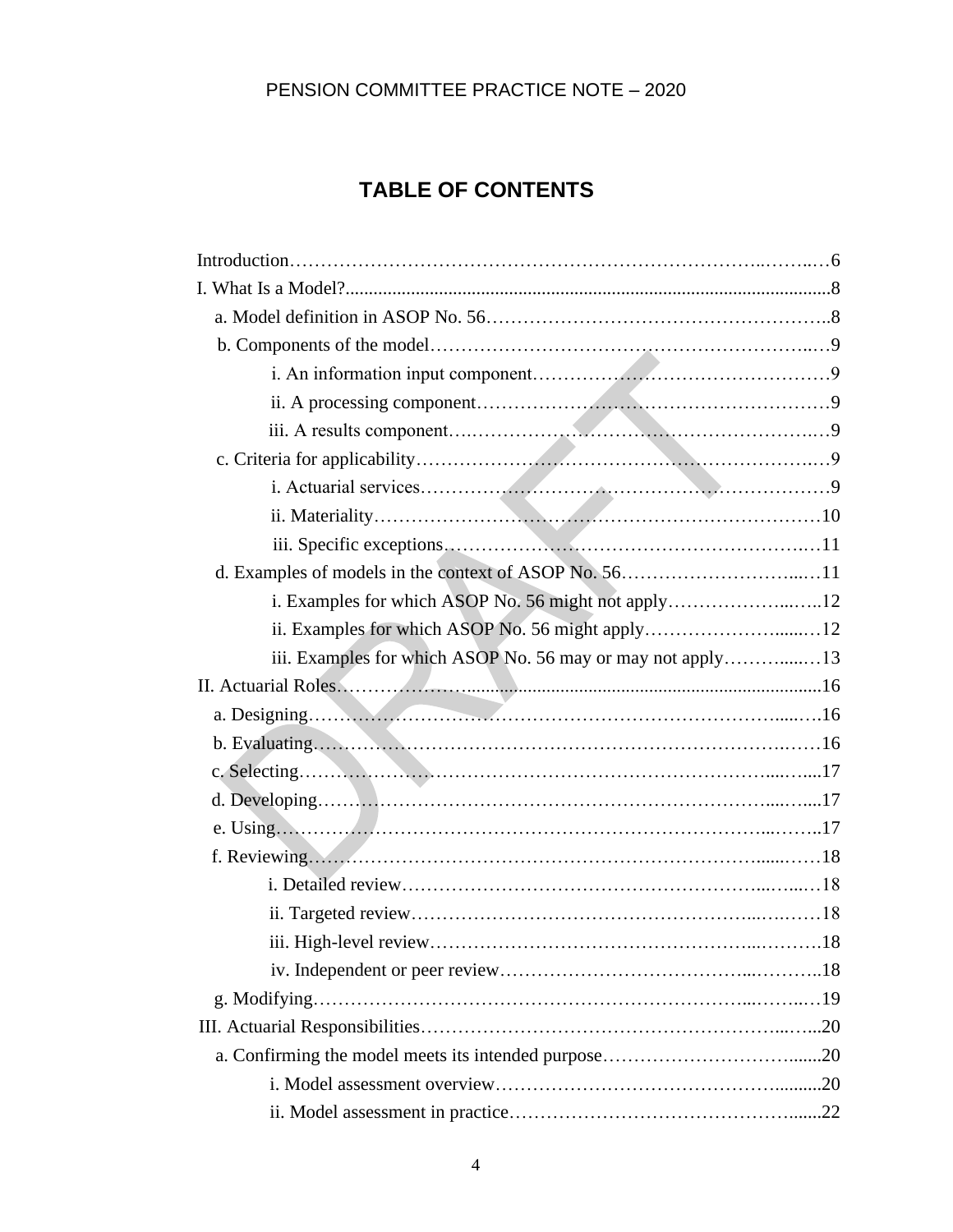| ii. Reliance on models designed, developed, or modified by others25 |  |
|---------------------------------------------------------------------|--|
|                                                                     |  |
|                                                                     |  |
|                                                                     |  |
|                                                                     |  |
|                                                                     |  |
|                                                                     |  |
|                                                                     |  |
|                                                                     |  |
|                                                                     |  |
|                                                                     |  |
|                                                                     |  |
|                                                                     |  |
|                                                                     |  |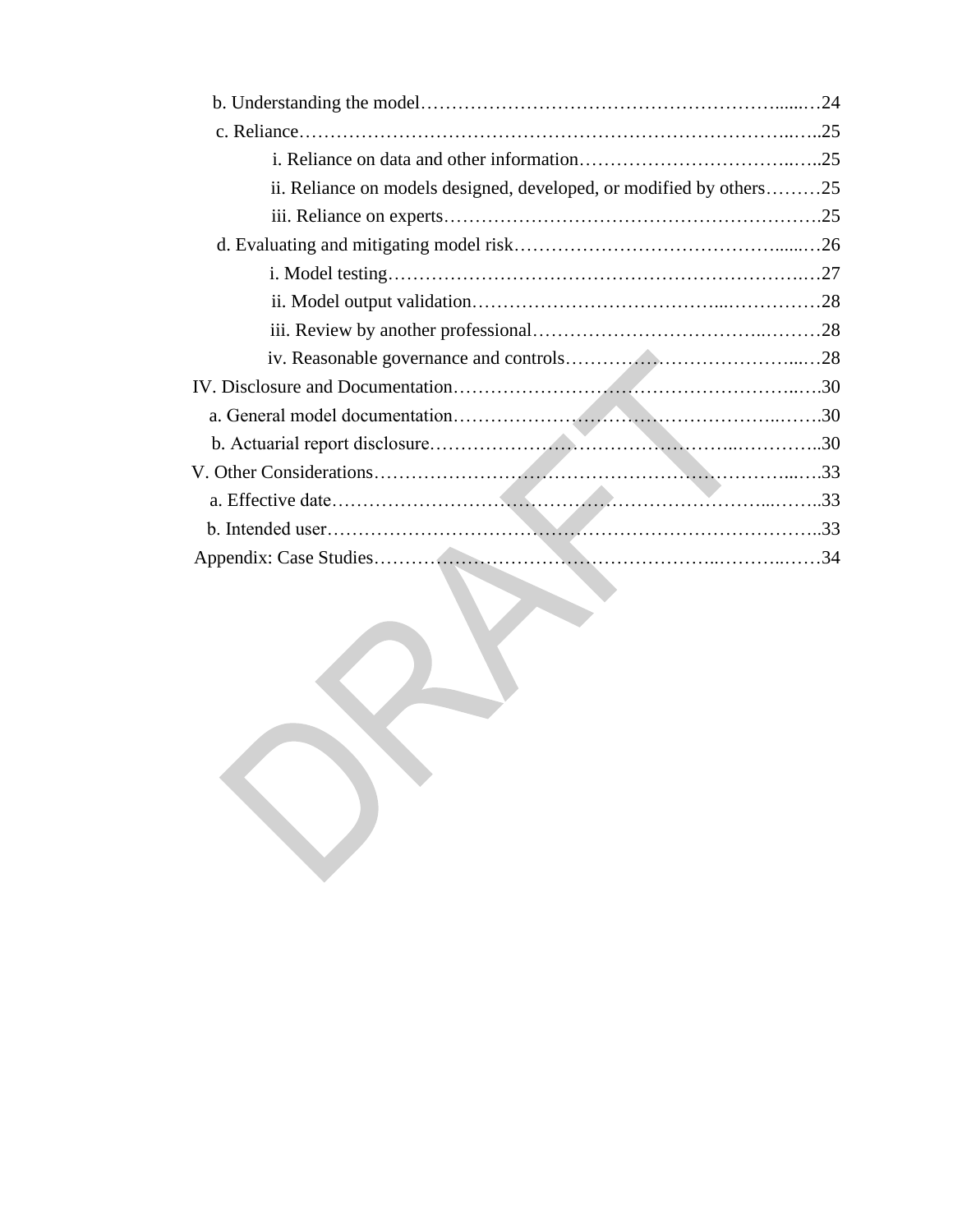# **Introduction**

This practice note was prepared by and reflects the views of the Pension Committee (Committee) of the American Academy of Actuaries (Academy). The purpose of this practice note is to provide background and ideas about how a pension actuary might comply with ASOP No. 56, *Modeling*, as well as to help with the evolution of ideas in this area.

The intended users of this practice note are the members of the actuarial organizations governed by the ASOPs promulgated by the ASB. It is anticipated that this practice note will be helpful to pension actuaries as they comply with ASOP No. 56, but it is not an interpretation of ASOPs and is not intended to be a codification of generally accepted actuarial practice. Actuaries are not in any way bound to comply with practice notes or to conform their work to the practices described in this or any other practice note.

While our current understanding of many typical issues is discussed in this practice note, other approaches and interpretations are possible, and it is likely that new approaches will evolve on this topic. Further, the applicable ASOPs should be referenced regarding any questions on the material covered in this practice note.

ASOP No. 56 was adopted in December 2019 and is effective for work performed on or after October 1, 2020. It is a general standard that applies to all practice areas and provides guidance to actuaries when performing actuarial services with respect to designing, developing, selecting, modifying, using, reviewing, or evaluating models. However, it does not apply to an actuary who is performing services with respect to individual benefit calculations and nondiscrimination testing, as described in section 1.2 of ASOP No. 4, *Measuring Pension Obligations and Determining Pension Plan Costs or Contributions*.

The standard only applies to the extent of the actuary's responsibilities, which may extend to an entire model or a small portion of a model. This practice note reviews several common responsibilities of pension actuaries as they relate to this standard, some of which may already be part of an actuary's current work process, but which will likely require additional disclosures in statements of actuarial opinion.

This standard applies to actuaries involved with a wide range of pension assignments, including annual actuarial valuations. We believe this includes any actuary responsible for a valuation that was performed using parameter-driven actuarial valuation software, even for a basic pension plan with few or no coding changes from one year to the next.

There are several pension-specific ASOPs that apply to actuaries and provide some guidance with respect to models. These include but are not limited to ASOP No. 4; ASOP No. 27, *Selection of Economic Assumptions for Measuring Pension Obligations*; ASOP No. 35, *Selection of Demographic and Other Noneconomic Assumptions for*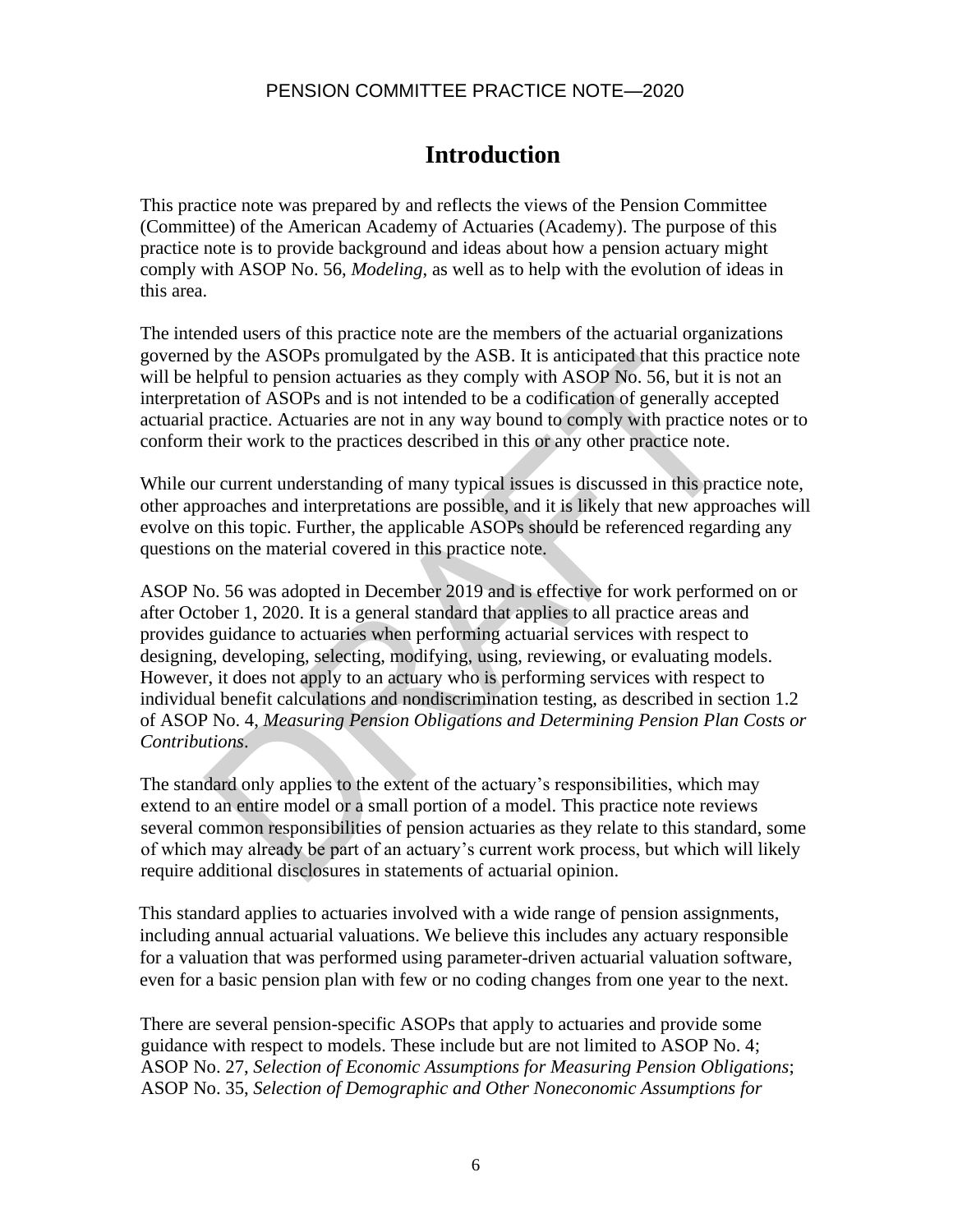*Measuring Pension Obligations*; and ASOP No. 51, *Assessment and Disclosure of Risk Associated with Measuring Pension Obligations and Determining Pension Plan Contributions*. If guidance from any ASOPs conflicts with the guidance in ASOP No. 56, the guidance of the other ASOP will govern.

All actuaries subject to the ASOPs are also required to follow the Code of Professional Conduct ("Code"). The first Precept of the Code requires an actuary to perform actuarial services "with skill and care." This applies to any model that an actuary uses in performing actuarial services, whether it falls under the specific guidance of ASOP No. 56 or not.

The Committee welcomes any suggested improvements or comments on the exposure draft of this practice note. Suggestions may be sent to the pension policy analyst of the American Academy of Actuaries at pensionanalyst@actuary.org. Please send submissions by January 31, 2021.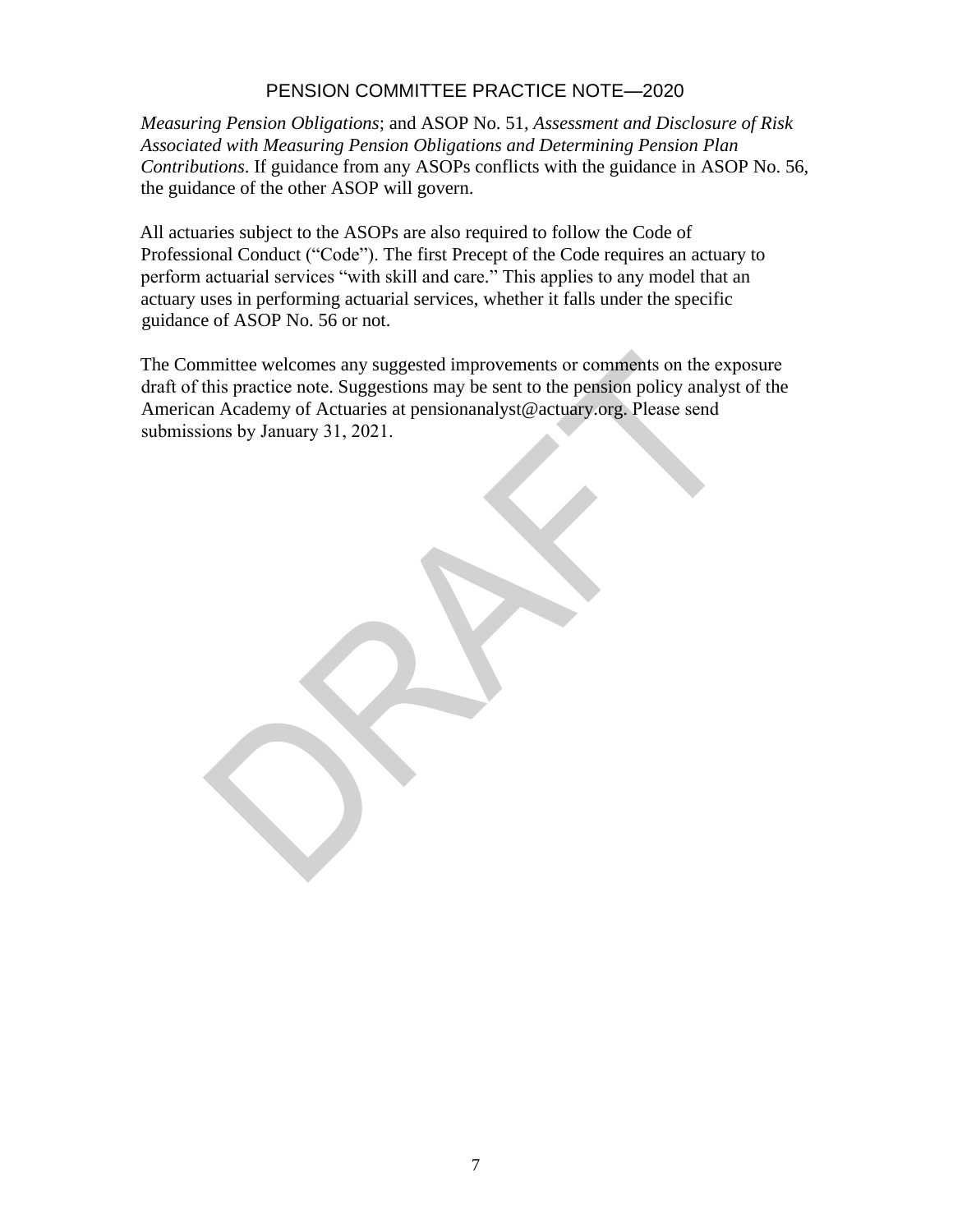# **I. What Is a Model?**

Models are essential and indispensable tools in any scientific endeavor. An act of modeling is a scientific activity with a goal of understanding, defining, quantifying, visualizing, or simulating a feature or phenomenon of the real world. Actuarial modeling is ingrained in any actuary's daily activities. Yet, each actuary may give a different answer when asked to articulate what is a model. Despite these potential differences, individuals can find commonality in their conceptual understanding of modeling and what modeling means to actuarial science or any other science.

## **a) Model definition in ASOP No. 56**

To understand whether ASOP No. 56 applies to a given modeling project, it might be helpful for the actuary to consider both the definition of a model and the scope of the standard.

These considerations encompass six elements: three components that comprise the model according to the definition within the standard (section 2.8)—namely input, processing, and output—as well as three criteria specified within the Scope (section 1.2)—namely actuarial aspect, materiality considerations, and specific exceptions.

We start with the definition of a model in the standard. Terms in bold are separately defined in section 2 of the standard.

"Model—A simplified representation of relationships among real world variables, entities, or events using statistical, financial, economic, mathematical, non-quantitative, or scientific concepts and equations. A **model** consists of three components: an information **input** component, which delivers **data** and **assumptions** to the **model**; a processing component, which transforms **input** into **output**; and a results component, which translates the **output** into useful business information."

The ASOP No. 56 definition refers to a "simplified representation" of how realworld variables interact. Often the purpose of the model is to simplify complex realworld issues to fundamental relationships. Performing simple mathematical operations on numbers would not appear to meet the definition of modeling under the standard as it doesn't provide a simplified representation of any real-world phenomenon.

The ASOP definition includes the components of the model, but the definition itself doesn't refer to the purpose of the modeling project. However, the model's purpose is clearly relevant when evaluating if a modeling project falls under the standard. So, the Scope section specifies that only models used for *actuarial services* are covered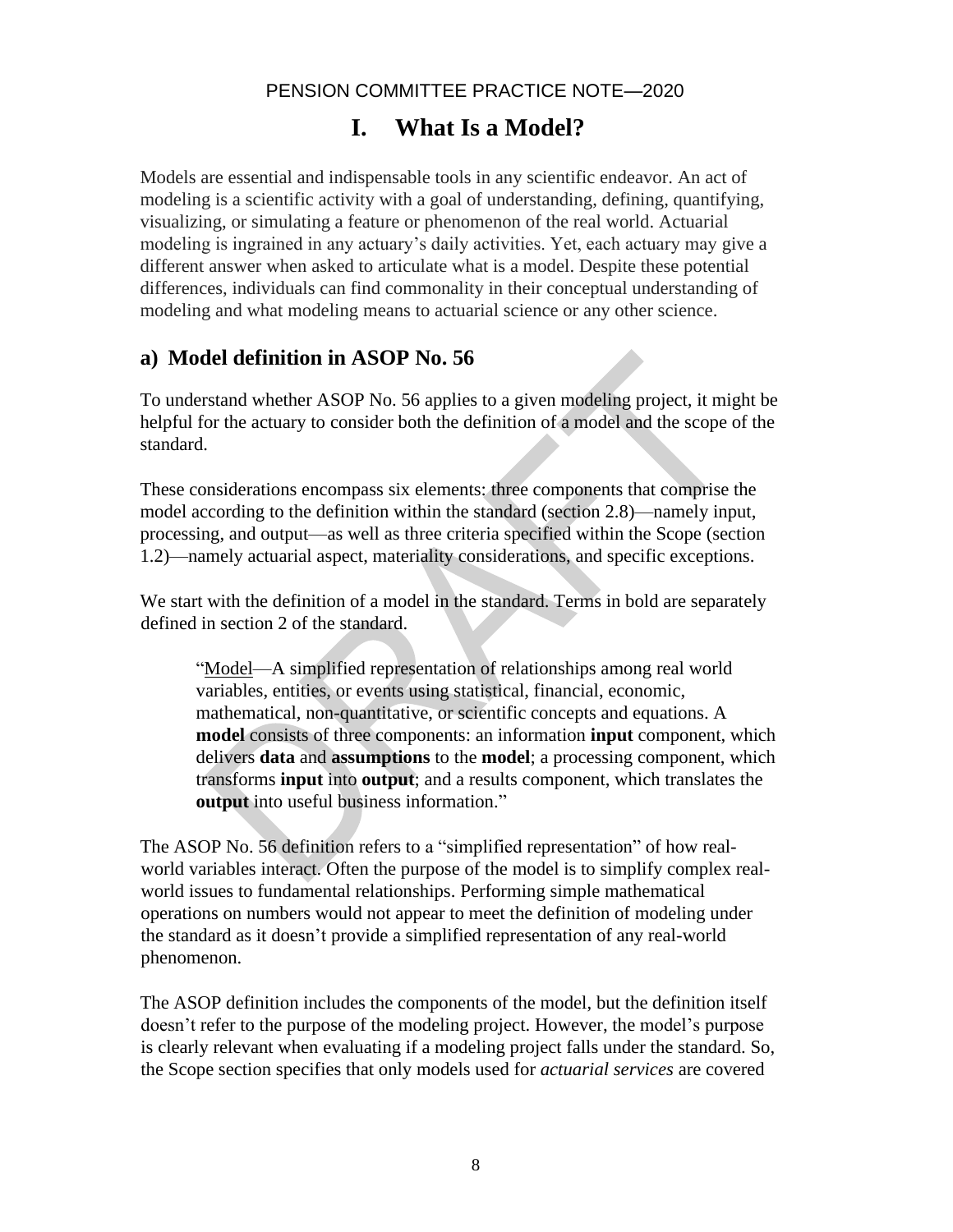by the ASOP. We discuss this criterion in greater detail below, after reviewing the model components.

## **b) Components of the model**

According to the ASOP No. 56 definition, a model has three components, detailed below.

**i) An information input component.** This component focuses on the delivery of data and assumptions to the model. Results from one model may become information input for another model. For example, in an ASC 715 accounting valuation for a pension plan, the high-quality corporate yield curve (or the corresponding effective rate) may be loaded into the pension valuation software, which then calculates pension-related liabilities at the measurement date. This yield curve or the corresponding effective discount rate may itself be an output from a yield curve construction model.

**ii) A processing component.** The processing component transforms inputs into outputs, using statistical, financial, economic, mathematical, non-quantitative, or other scientific concepts and equations.

A processing component—for example, an algorithm or a set of mathematical equations—does not on its own constitute a model subject to ASOP No. 56. For example, if an actuary is calculating a present value factor using a well-defined mathematical process, as well as prescribed mortality and interest rates, we do not believe this activity falls under this standard.

**iii) A results component.** This component translates outputs into useful business information, enabling and facilitating an informed decision-making process. For example, a pension valuation system may produce detailed pension obligation outputs by individual, decrement, or plan provision, but the results component may show total amounts for the plan. Alternatively, a pension valuation system may show useful business information in the results, such as the plan's net periodic cost. In another example, for a discount rate model that uses a spot rate yield curve and plan-specific actuarial cash flows to create a plan-specific discount rate, the discount rate is the result, which could then be an input to an actuarial valuation model.

## **c) Criteria for applicability**

#### **i) Actuarial services**

The scope of ASOP No. 56 (section 1.2) specifies that the standard applies to actuaries when performing *actuarial services*. ASOP No. 1 defines actuarial services as: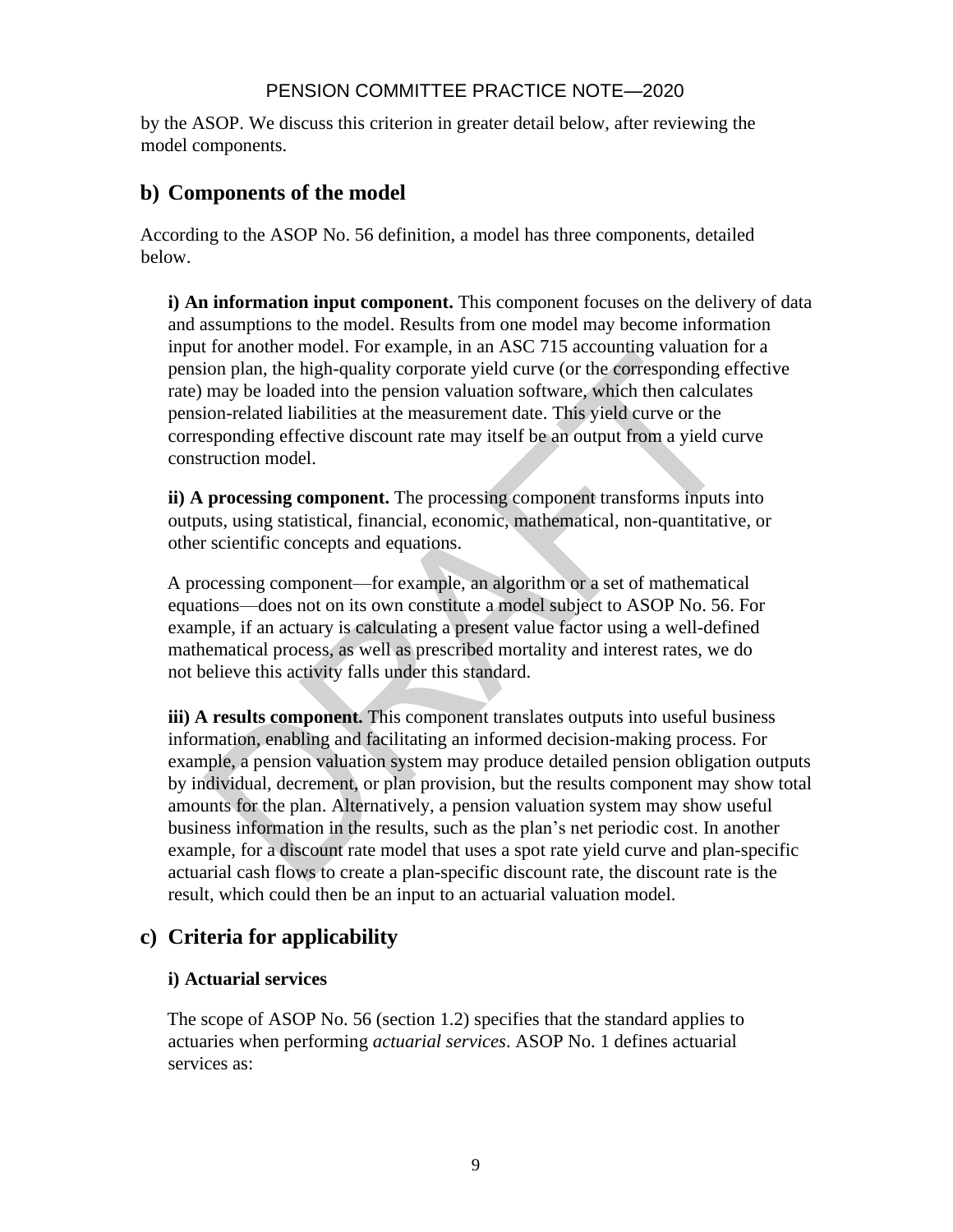"Professional services provided to a principal by an individual acting in the capacity of an actuary. Such services include the rendering of advice, recommendations, findings, or opinions based on actuarial considerations."

Therefore, one of the important factors in evaluating whether a model falls under the scope of ASOP No. 56 might be whether the associated project or services involve actuarial considerations.

While the term "actuarial considerations" is not defined in the U.S. Qualification Standards, some guidance provided regarding statements of actuarial opinion could be informative in this context. In particular, per the discussion in the Appendix to the Qualification Standards, a communication that contains data and other information but doesn't contain actuarial advice or an actuarial opinion is not a statement of actuarial opinion. Further, Appendix 1 of ASOP No. 56 states that actuaries use models "to analyze uncertain outcomes."

Both of these discussions suggest that the presence of an element of uncertainty, inherent in actuarial services and considerations, is a part of the determination of whether a model is subject to the standard. Another indication of whether "actuarial considerations" are involved is if the model requires the actuary to exercise professional judgment.

Therefore, in evaluating whether a model falls under the standard, an actuary might want to consider whether it (a) meets the definition of a model within the standard, and (b) will be employed by an actuary using professional judgment to give actuarial advice or an actuarial opinion about matters that include an element of uncertainty.

#### **ii) Materiality**

Not every assignment involving a model, meeting the definition of the standard and performed as part of the actuarial services, is subject to ASOP No. 56. Section 1.2, Scope, specifies that the guidance in the standard applies "when, in the actuary's professional judgment, reliance by the intended user on the model output has a *material effect* for the intended user" (emphasis added). Materiality should be assessed under the guidance of ASOP No. 1, section 2.6.

In relevant part, the definition of materiality in ASOP No. 1 states:

"An item or a combination of related items is material if its omission or misstatement could influence a decision of an intended user. When evaluating materiality, the actuary should consider the purposes of the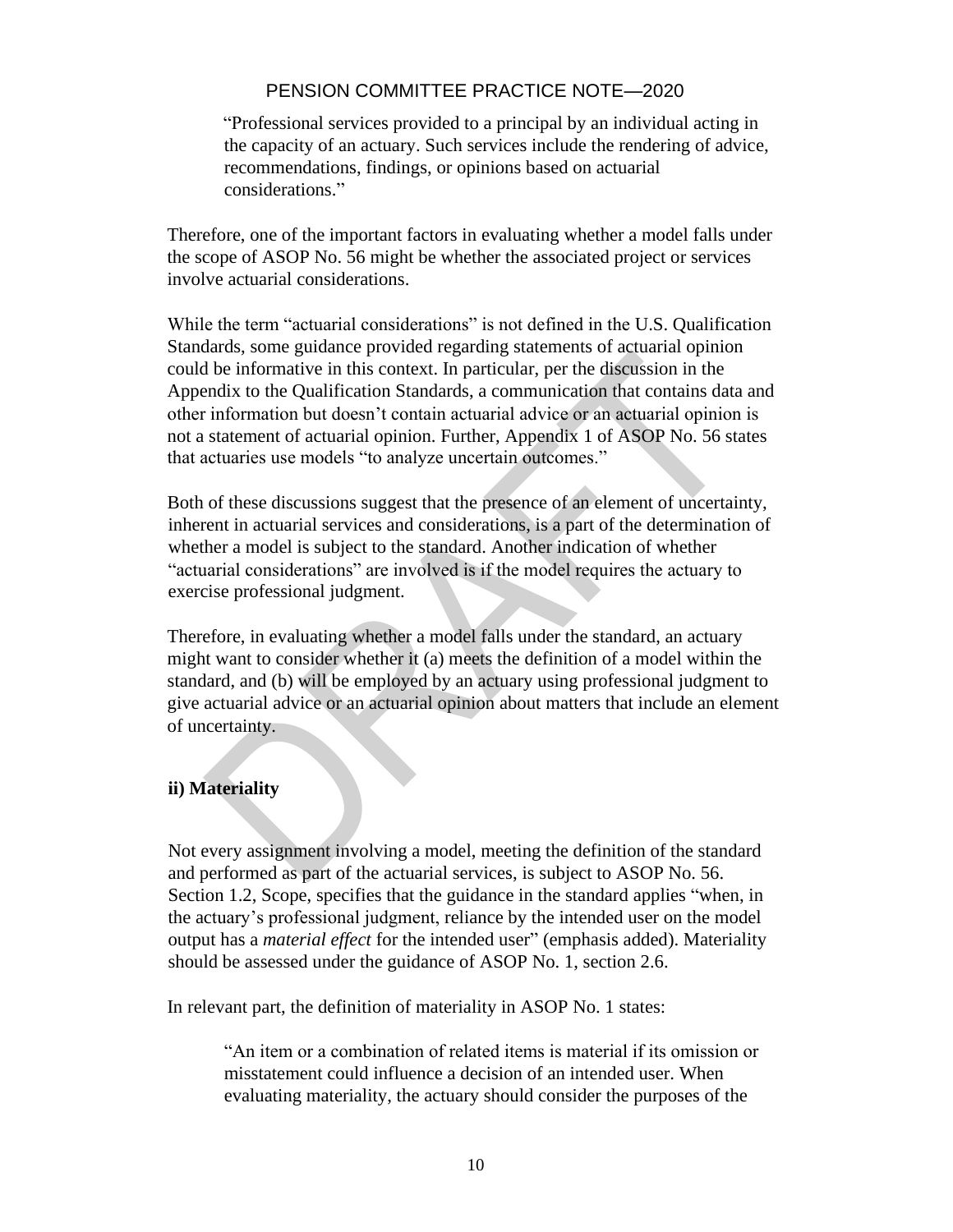actuary's work and how the actuary anticipates it will be used by intended users. The actuary should evaluate materiality of the various aspects of the task using professional judgment and any applicable law (statutes, regulations, and other legally binding authority), standard, or guideline. In some circumstances, materiality will be determined by an external user, such as an auditor, based on information not known to the actuary."

For additional discussion on concepts of materiality, please see *Materiality— Concepts on Professionalism*, a discussion paper published by the Task Force on Materiality of the Council on Professionalism of the Academy  $(2006)$ .<sup>1</sup>

#### **iii) Specific Exceptions**

Section 1.2, Scope, provides some specific exceptions when the guidance in the standard does not apply:

"The guidance in this ASOP does not apply to the actuary when performing services with respect to individual pension benefit calculations and nondiscrimination testing, as described in section 1.2 of ASOP No. 4, *Measuring Pension Obligations and Determining Pension Plan Costs or Contributions*."

## **d) Examples of models in the context of ASOP No. 56**

Professional judgment plays a crucial role for actuaries when complying with any actuarial standard of practice. As is often the case with professional standards, no bright line or litmus test exists to determine when ASOP No. 56 applies and when it doesn't. To help the pension actuary evaluate whether ASOP No. 56 applies to a specific model, we have provided some examples of models that might generally fall or might generally not fall under ASOP No. 56. We also provide some examples that, in our view may or may not fall under the standard, depending on circumstances or conclusions based on the actuary's professional judgment. Except for the examples taken directly from the standard, none of these illustrations are intended to be definitive statements of how ASOP No. 56 applies to a specific model, or how ASOP No. 56 will be found to apply in a disciplinary, legal, or regulatory proceeding. Further, and importantly, none reflect whether a given model would meet the materiality criteria mentioned above. Each actuary must consider the facts and circumstances specific to his or her particular situation.

<sup>&</sup>lt;sup>1</sup> [https://www.actuary.org/sites/default/files/files/materiality\\_06.8.pdf/materiality\\_06.8.pdf](https://www.actuary.org/sites/default/files/files/materiality_06.8.pdf/materiality_06.8.pdf)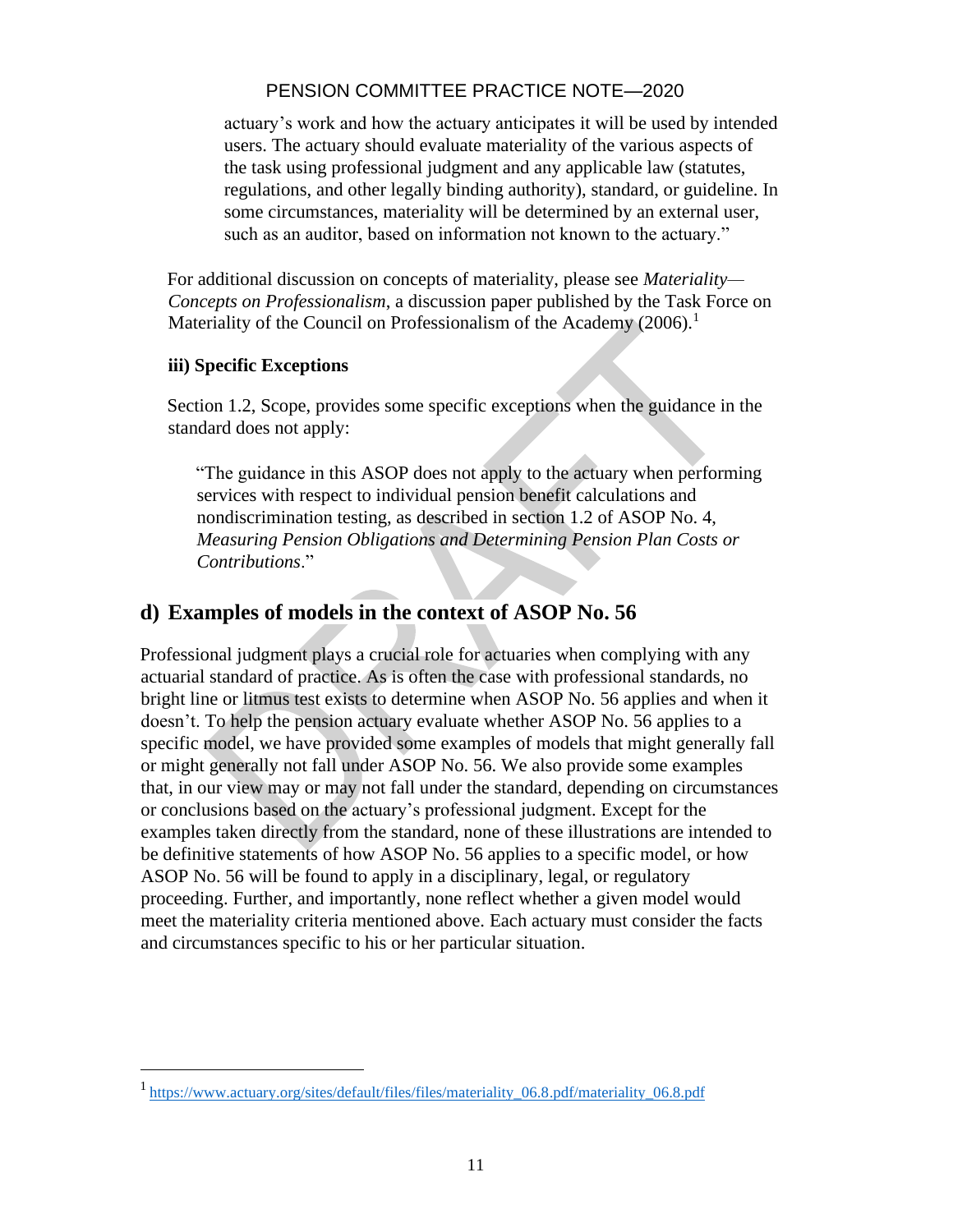#### **i) Examples for which ASOP No. 56 might not apply**

- *Mathematical or graphical manipulation of results.* This includes calculations that simply summarize or reformat results. For example, creating an exhibit with summary statistics such as sums, averages, etc. of a larger table of results. These are just summary facts, not simplified representations of real-world phenomenon, with no actuarial considerations or advice involved. It is possible that the information being summarized is the output of a model that is covered by the standard, but unless the summary itself is intended to be used in place of the model being summarized, the summary would not appear to be subject to ASOP No. 56.
- *Pension expense business unit allocation calculations.* The standard might not apply to such business unit allocation calculations when conducted under a specified methodology that allocates an already calculated pension expense using items that may or may not be outputs from another model covered by the standard.
- *Calculations in accordance with a prescribed methodology.* This category will include calculations where the methodology requires no actuarial judgment, such as determining an Internal Revenue Code Section 415 limit for the current year.
- *Certain benefit statements.* Individual pension benefit statements that only communicate participants' current accrued benefits and do not include projected benefit amounts.

#### **ii) Examples for which ASOP No. 56 might apply**

- *Calculation of pension liabilities.* Measuring pension obligations for any purpose as of the current measurement date, including funding or accounting, even when some assumptions and methods are prescribed, falls under the standard.
- *Projections of pension metrics.* ASOP No. 56 applies when projecting actuarial results beyond the current measurement date. For example, the standard applies to projections of pension liabilities, normal costs, and assets to estimate future costs/contributions/PBGC premiums, either deterministically or stochastically. This includes certain projections to meet statutory requirements, such as actuarial certifications of multiemployer plan Zone Status and calculation of projected end of year liabilities to be disclosed on an Annual Funding Notice.
- *Bargaining, Funding Improvement Plans and Rehabilitation Plans.* For multiemployer plans, an actuarial analysis that is used for pension plan negotiations with a union and/or development of a Funding Improvement or Rehabilitation plan derived from a model would be subject to the standard.
- *Asset/liability modeling (ALM) studies.* The standard generally applies to ALM studies because the actuary uses actuarial judgment in evaluating the impact of stochastic modeling on both plan assets and liabilities.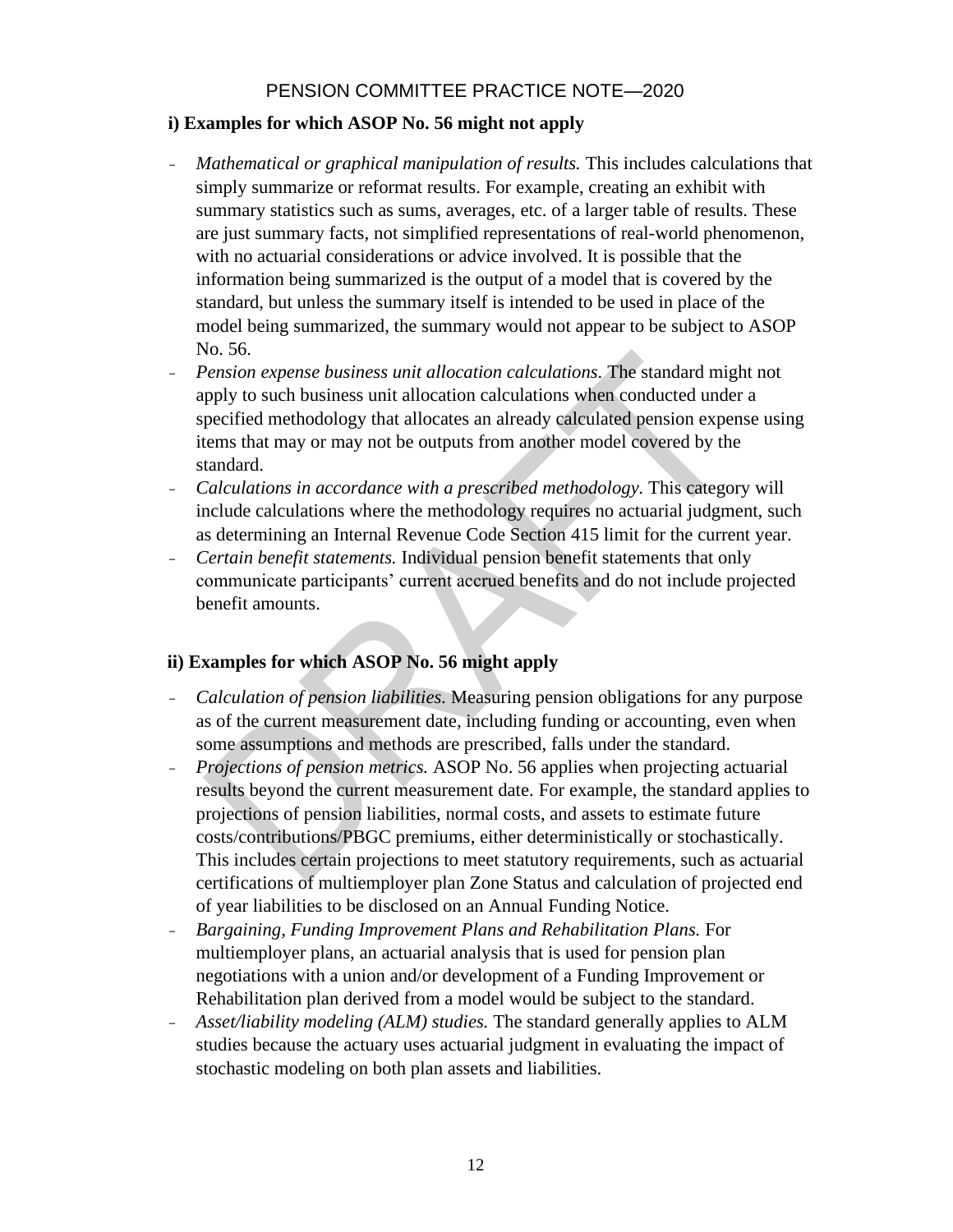- *Economic scenario generators or capital market simulators.* These are very complex models that predict future economic conditions and capital markets behavior, either as deterministic future scenarios or stochastic simulations.
- *Yield curve developments.* This process requires both specific universe bond data and assumptions; for example, how to treat outliers and maturities where no observable market data exists. This also requires a mathematical methodology for extracting market signals.
- *Accounting discount rate derivations.* Development of an appropriate discount rate for ASC 715 accounting valuation generally requires a spot rates yield curve and projected plan-specific cash flows. Determination of the discount rate under GASB 67, 68, 74, or 75 may involve projections of future contributions intended to finance the benefits of current plan members as well as projected benefit payments.
- *Predictive models.* These models are specifically discussed in the standard. Predictive models are typically fit to a subset of relevant data using complex and sophisticated mathematical methodologies, such as generalized linear regression, machine learning, or neural networks. Once fit to the data, they can be used to predict outcomes given new data for the same phenomenon. For example, a relative mortality model, such as Cox proportional hazard model, can be fit to the past data with predictors such as smoking status, gender, age, geographic location, and other variables.
- *Deferred Retirement Option Plan (DROP) cost analysis*. A DROP is a benefit provision that allows an active employee to receive a benefit that mimics an inservice retirement benefit. For example, a participant who elects a three-year DROP would receive a lump sum of three years of benefits plus a lifetime retirement benefit based on their accrued benefit three years prior to retirement instead of receiving the current retirement benefit based on the accrued benefit at their actual retirement date. An analysis of the cost of the DROP (whether retroactive or prospective) would be a model under the standard.
- *Purchase service calculations.* Purchase service calculations occur frequently in public pension plans when a participant can buy additional service in a pension plan due to service with another governmental employer. The purchase price is usually determined as the present value of the participant's projected retirement benefit with and without the purchased service. Because the determination of the purchase price requires future assumptions about pay and retirement date, we believe it would be covered by the standard.
- *Spreadsheet liability calculations.* Excel-driven spreadsheets that calculate actuarial liabilities from data and assumptions input fall under the standard.

#### **iii) Examples for which ASOP No. 56 may or may not apply**

- *Experience studies.* Models of complex mortality experience studies where multivariate analysis, treatment of outliers, assumptions on older/younger ages,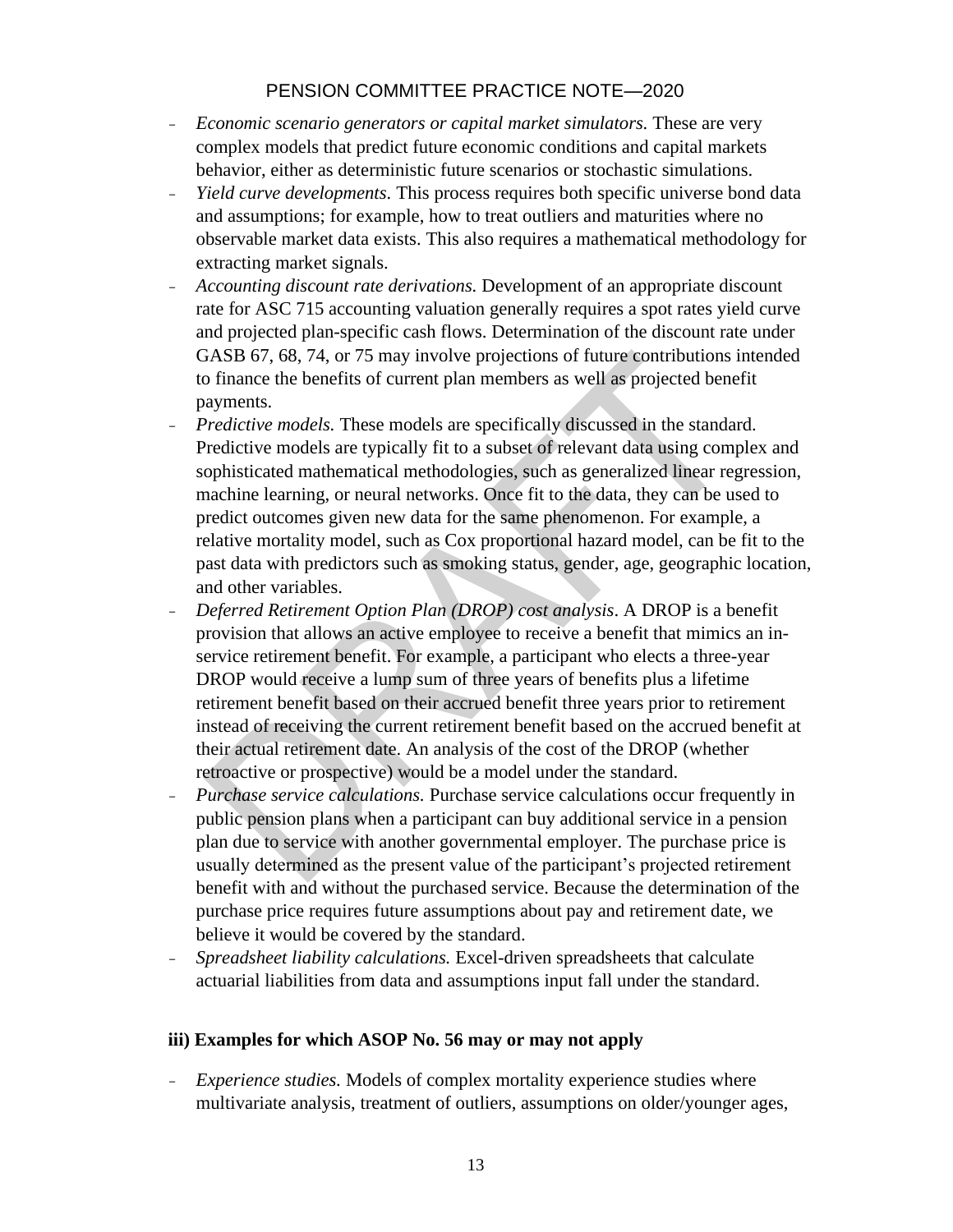complex smoothing methodologies, etc. are employed, would likely fall under ASOP No. 56. At the other extreme, a simple tabulation of data that is used without adjustment to evaluate optional form election rates, might not if it does not include actuarial judgment and/or is not material.

- *Domestic Relations Order (DRO) calculations.* The calculation of a pension benefit as part of a DRO (whether a Qualified DRO [QDRO] or not) might fall under the exemption for benefit calculations. However, a calculation performed as part of the negotiation of a DRO might fall under the standard if methods and assumptions are not prescribed, for example estimating the present value of the benefits due to each party during the negotiation of the settlement.
- *Relative value calculations.* The comparison actuarial basis is typically specified as part of the plan's administrative practice but is not included in the plan document. If these calculations are viewed as individual benefit calculations, this would fall under the specific exclusion of the standard. However, if an actuary picks an average employee who is intended to be representative of the employee group and is used in a simplified relative value disclosure, this might be considered as using a model that falls under the standard.
- *Withdrawal liability calculations.* The unfunded Vested Benefits (UVB) is based on the actuary's best-estimate assumptions for the year, which are derived from a model under the standard. However, the allocation method may or may not be a model covered by the standard.
- *Benefit statements with projected benefits.* Benefit projections for benefit statements purposes might not be covered by the standard when the formula is a flat dollar per year of service benefit, unless there is additional complexity around the projection of service that may cause the projection to be covered by this standard. Similarly, a projection of a benefit using a specified methodology, such as a level pay increase or no increase, and which does not reflect actuarial judgment as to what kind of pay increase assumption would be realistic, would likely not be covered by the standard due to the absence of actuarial judgment. However, projections of cash balance and final average pay benefits might be covered by this standard if they include actuarial judgment in setting the assumptions used in the projection, rather than a simplified specified methodology.
- *Spreadsheets.* Spreadsheets used for actuarial calculations may or may not be covered by the standard. For example, a spreadsheet that calculates minimum contributions for five years based on assets and liabilities projected from current results using actuarial assumptions would be covered. But a spreadsheet that calculates current-year funding results prescribed by law (e.g., minimum required contribution, shortfall amortization amounts, AFTAP, etc.) or accounting results would likely not be covered if the spreadsheet simply manipulates actuarial liabilities derived from another model that is subject to the standard.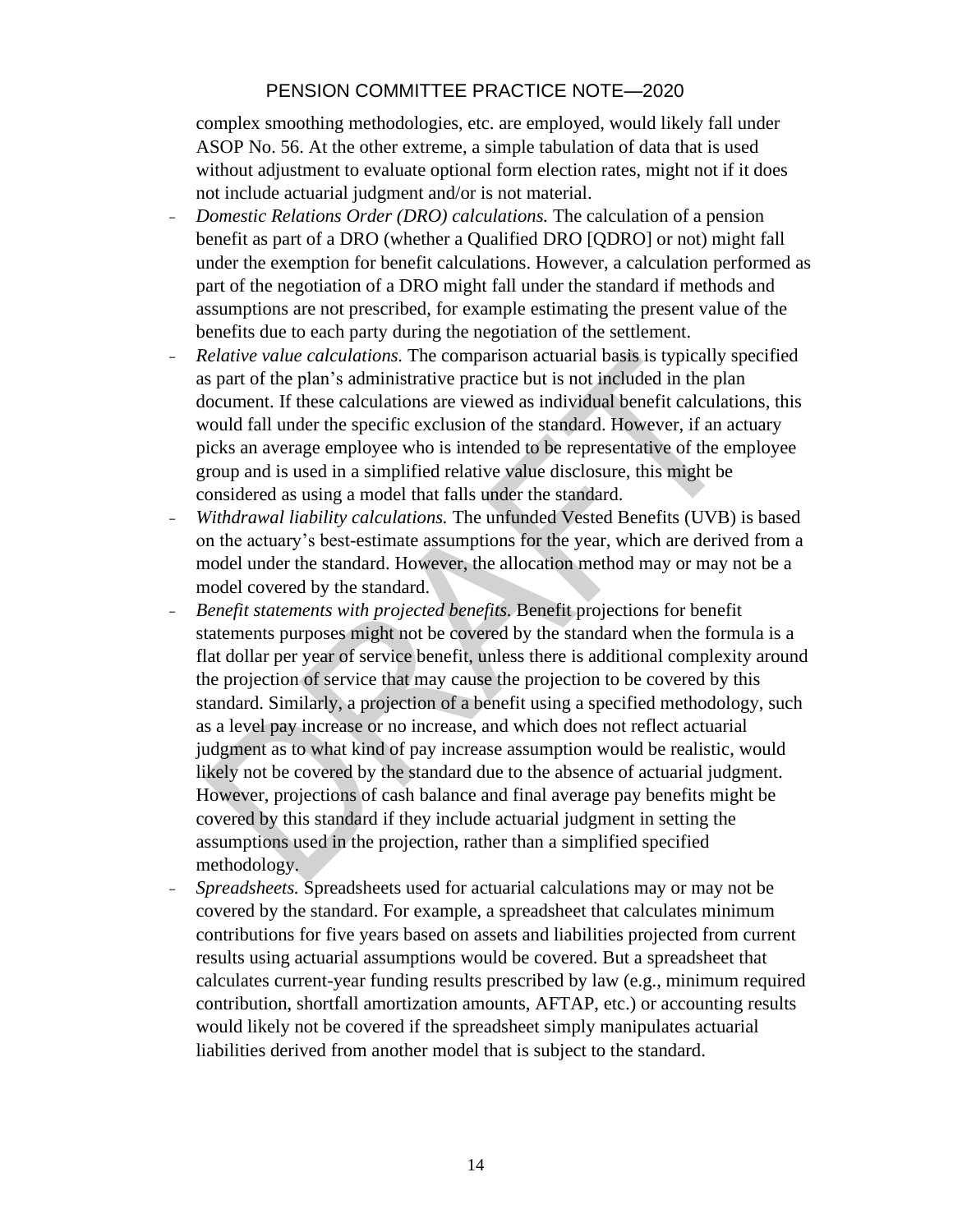- *Funding policy calculations.* The determination of a pension contribution under a given funding policy might fall under the standard, depending on the methodology (e.g., does it require actuarial judgment?)
- *Cost-sharing allocation under GASB 68.* Cost-sharing allocations require an allocation of the GASB 68 pension liability by an employer's long-term contribution effort. Many actuaries use actual contributions in the prior year to allocate the liability, which would not be a model covered by the standard unless it involves actuarial judgment. However, if the actuary projects the contributions by employer over a 10-year period to determine the long-term contribution effort, this would likely be a model covered by the standard.
- *Non-quantitative models.* Many non-quantitative models are not subject to the standard. However, an example of when the standard might apply is in utilizing theoretical considerations to derive an actuarial assumption before any empirical data for quantitative analysis is available. For example, in a pandemic environment, one may decide upon a future retirement pattern assumption to reflect the likely occurrence of increased retirements in the face of companies' financial distress and/or uncertainty about workplace safety for vulnerable populations (for example, consider older teachers who decide to retire rather than risk exposure to COVID-19 in the classroom.)
- *Plan design studies.* There are several different steps that an actuary may take during a study to review different plan designs, some of which may involve models subject to this standard, including:
	- o Modeling future costs of the plan, such as the accounting cost or cash contribution impact of the change in plan design;
	- o Modeling future projected benefits for participants under various provisions, which could be to review the impact on sample employees or as part of drafting a 204(h) notice in connection with implementing the change; and
	- o "Winners/losers" analysis of the impact a plan design change may have on future projected benefits.

However, some benefit modeling may involve calculating only current accrued benefits, which might not be subject to this standard.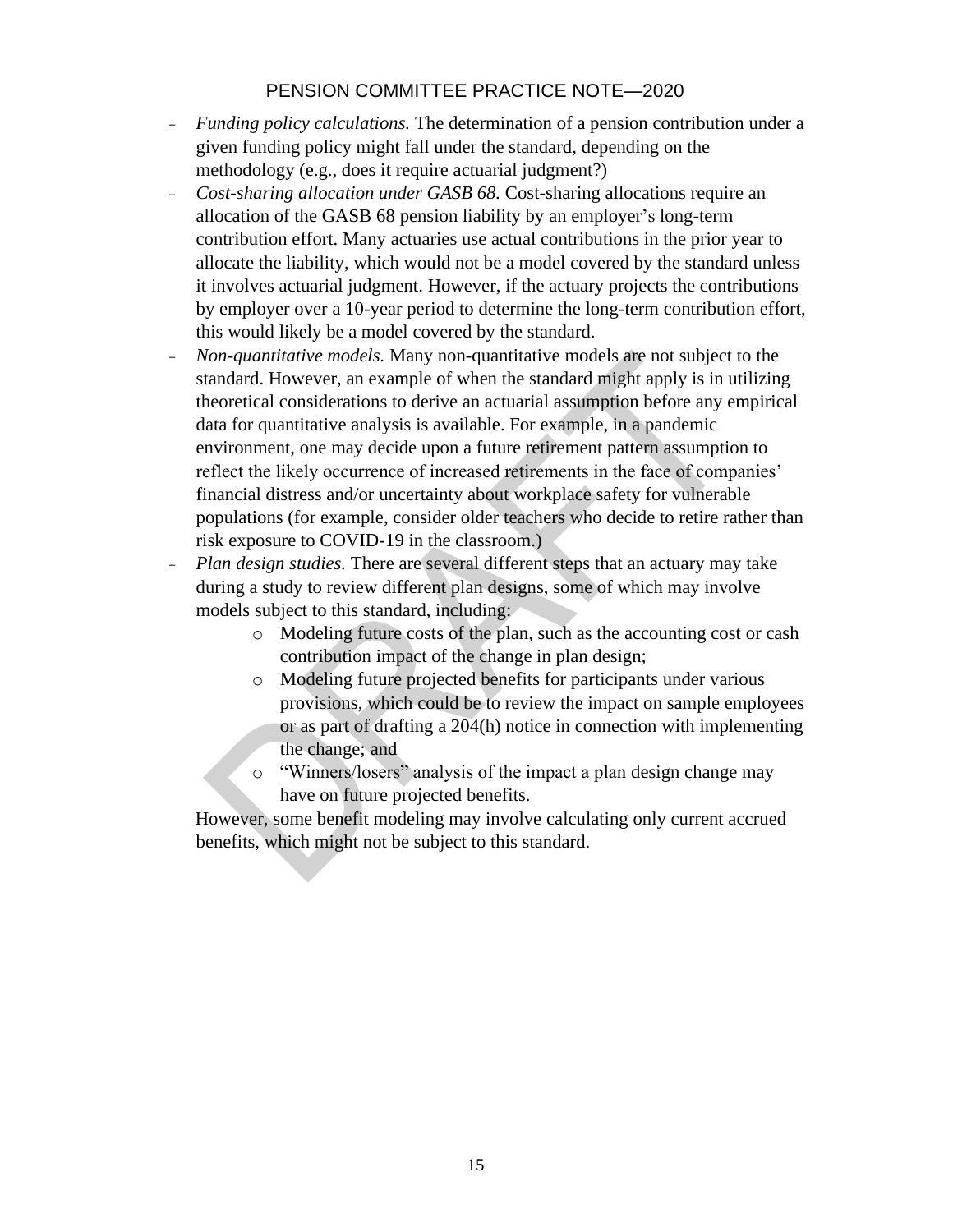# **II. Actuarial Roles**

Actuaries take on many different roles when doing actuarial work. Often their roles will vary depending on the project, client, etc. An actuary may take one or several roles when working with models, especially with a larger project or when a project spans a longer period of time, and there are an array of considerations and responsibilities for each of these roles. Also, a team of actuaries might make certain decisions collectively (e.g., selecting a model for a particular project), but we have used the singular for this discussion.

Although the roles are listed below in a specific order, this does not imply actuaries will always perform these roles in this sequence; further, some roles may be performed multiple times. For example, a model may go through development and then review before being returned to development to address an issue uncovered during the review.

This section of the practice note presents a summary of the roles referred to in ASOP No. 56 and examples of how these roles relate to the day-to-day work performed by pension actuaries.

## a) **Designing**

Actuaries may help design models in the initial phases of development or during later revisions. This work may include outlining the model's basic structure or processes, determining how much flexibility users have when using the model (e.g., which assumptions will be hardcoded and which can be changed), designing user interfaces and output protocols, determining the resources and associated skill levels of those resources to be involved in the development, etc.

## b) **Evaluating**

An actuary may evaluate a new model to determine whether it is appropriate for a particular purpose, to determine the functionality of the model, limitations of the model, etc. An actuary may evaluate an existing model to determine whether it can be adapted to a new purpose or whether it remains appropriate for continued use or to determine what changes may make it more appropriate for a particular purpose, more efficient, etc.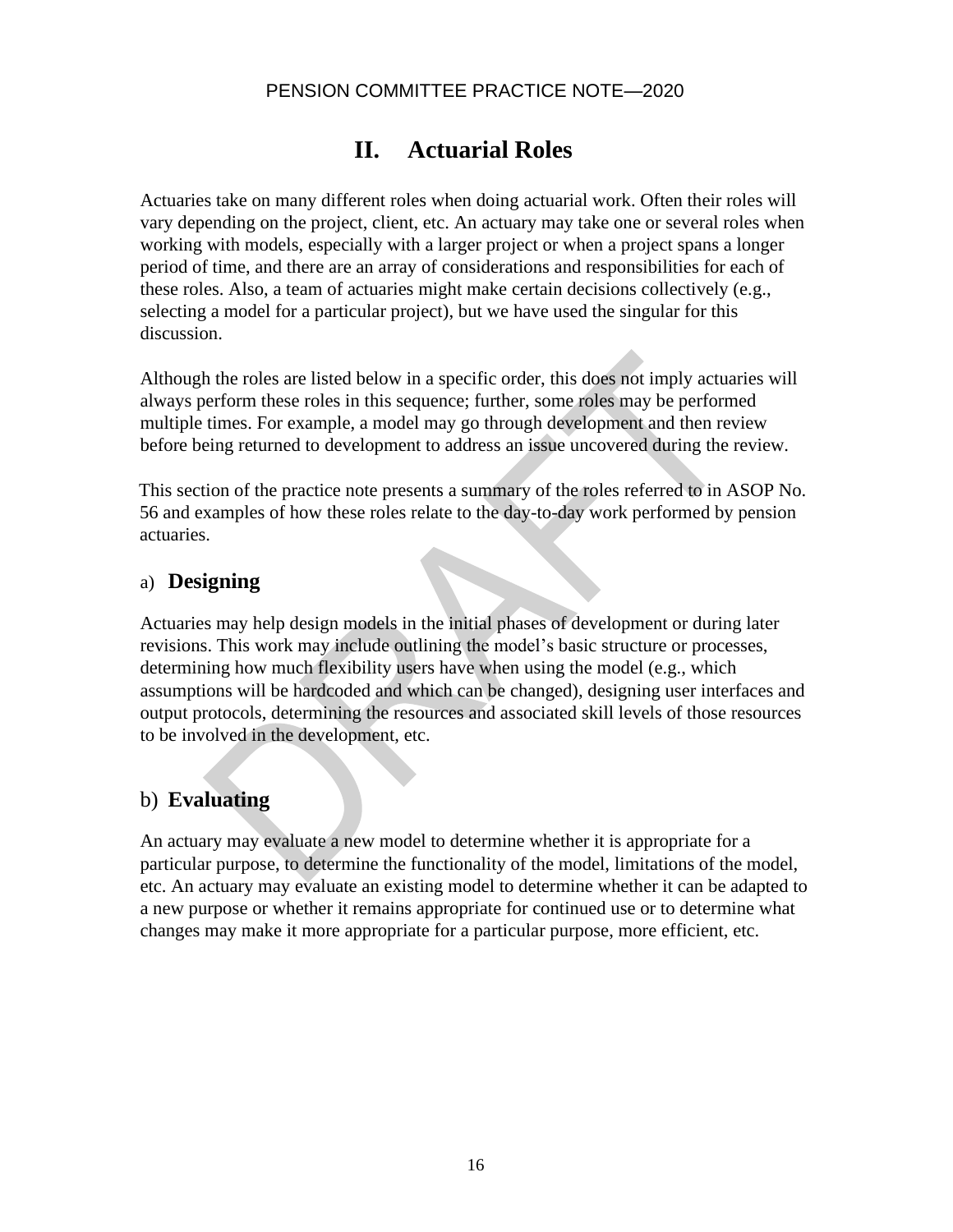## c) **Selecting**

Pursuant to the standard, when selecting a model for an actuarial assignment, an actuary must select a model that is consistent with the intended purpose of the measurement. Sometimes, this decision is made by others in the company and the actuary is relying on that decision—such as which actuarial valuation software package must be used. However, when multiple models are available, the actuary needs to select an appropriate one. Considerations might include choosing a model that is already licensed by the actuary's employer, capabilities of each model, broad expertise with the model within the actuary's company, expected efficiency, ease of use, long-term viability of the model, etc.

## d) **Developing**

An actuary may develop the entire model or just a part of it. This might include both programming and testing the programming prior to using or reviewing. This role may be performed by multiple teams. For instance, for an actuarial valuation, the development team that writes the software might include actuaries, whether they are employed directly by the actuarial firm or by an external vendor. But the task of developing is also performed by the actuary who uses the actuarial valuation software package to develop a version of the model specific to a client or project. That actuary may need to take a valuation software package used by their employer; complete the parameters or other coding to reflect the appropriate plan provisions, data, assumptions, and other features needed for that plan and measurement; and test that the parameters have been completed correctly prior to using or reviewing.

## e) **Using**

An actuary will use the model to produce the model output. For example, an actuary who is using a client-specific version of an actuarial valuation software package may run the model to determine the liabilities and/or costs necessary for the intended purpose. Or an actuary may use a model developed in Excel to determine an output, such as a projection of pension liabilities.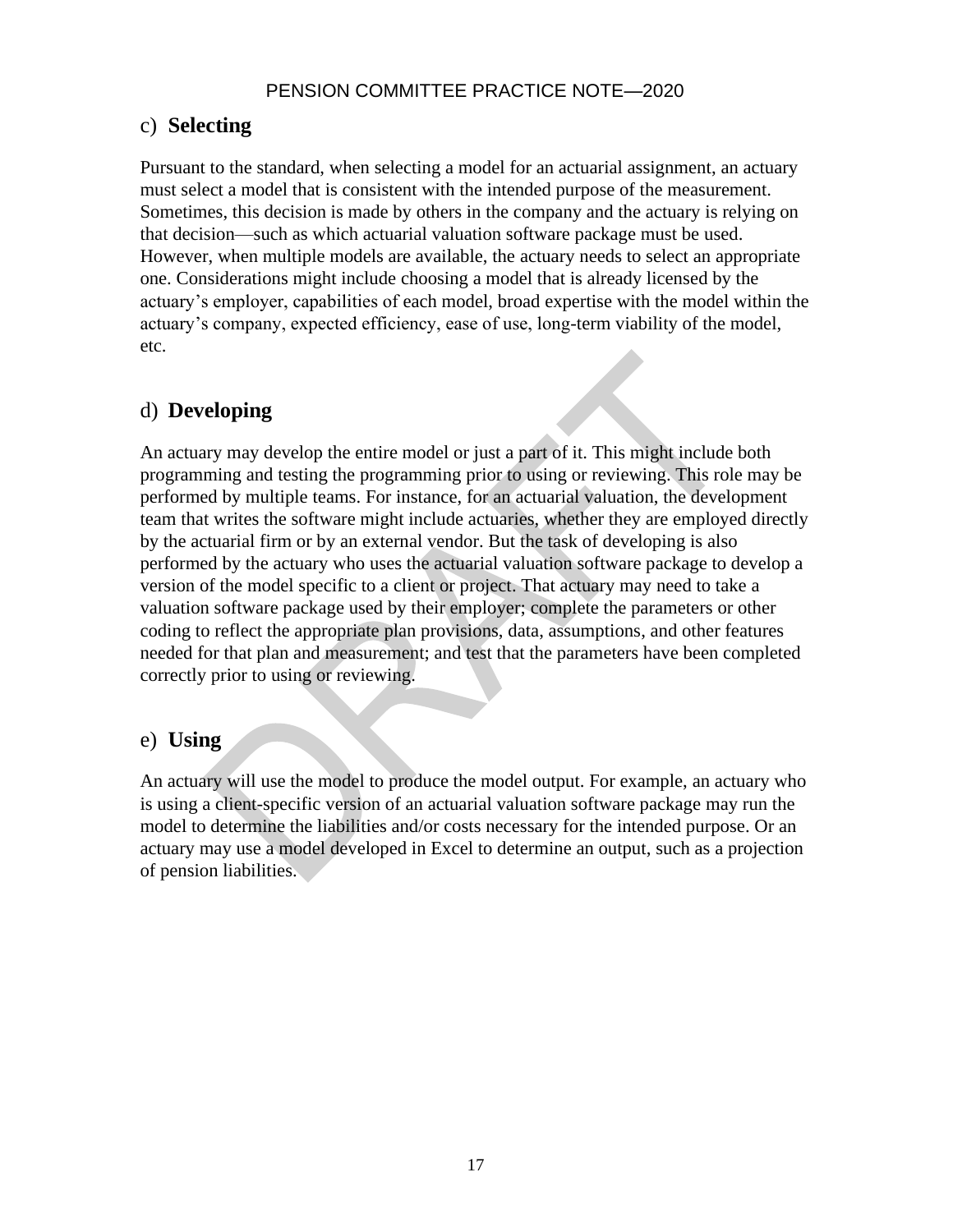## f) **Reviewing**

An actuary might perform several types of review with respect to a model. The complexity of this review may depend upon the complexity of the model itself and standard actuarial practice within the actuary's company. However, an actuary is always subject to the requirements in the ASOP even if those requirements are not directly outlined in the actuary's company's standards.

i) **Detailed review**—review of the entire model. For an actuarial valuation program, this might include steps such as:

- a review of whether the data and assumptions are being read into the program correctly;
- a review of whether the parameters appropriately reflect the plan provisions that should be valued;
- a review of the individual results of specific test lives to assess whether all types of participants are being modeled correctly and/or to check the components of the results of the model for that participant and/or to analyze the components of the results of the model for that participant in comparison to the prior year.

**ii) Targeted review**—review of just a targeted portion of the model, while other actuaries are responsible for reviewing other portions of the model. For an actuarial valuation program, an example of a targeted review might be a review of the impact of a change in a plan provision.

**iii) High-level review—general review of the model and its output. For an actuarial** valuation program, this might include steps such as:

- a review of whether the liabilities produced by the program are reasonable in total, and/or by decrement, compared to the prior year, on an individual participant basis, for test lives and/or in total for the plan; and
- a review of whether changes in plan provisions, data, or assumptions produced reasonable changes to the results of the model.

**iv) Independent or peer review—Review by an individual who has generally not** been involved with the day-to-day model development process or use of the model. This may or may not be a detailed review of the model. A variety of things may be targeted as part of a peer review, such as that appropriate processes have been followed, appropriate technical checks have been performed, results are generally reasonable, etc.

When performing the reviewer role, an actuary may want to think about the scope of the review and the actuary's expertise in the area of the model relative to that of the other team members whose work is being reviewed.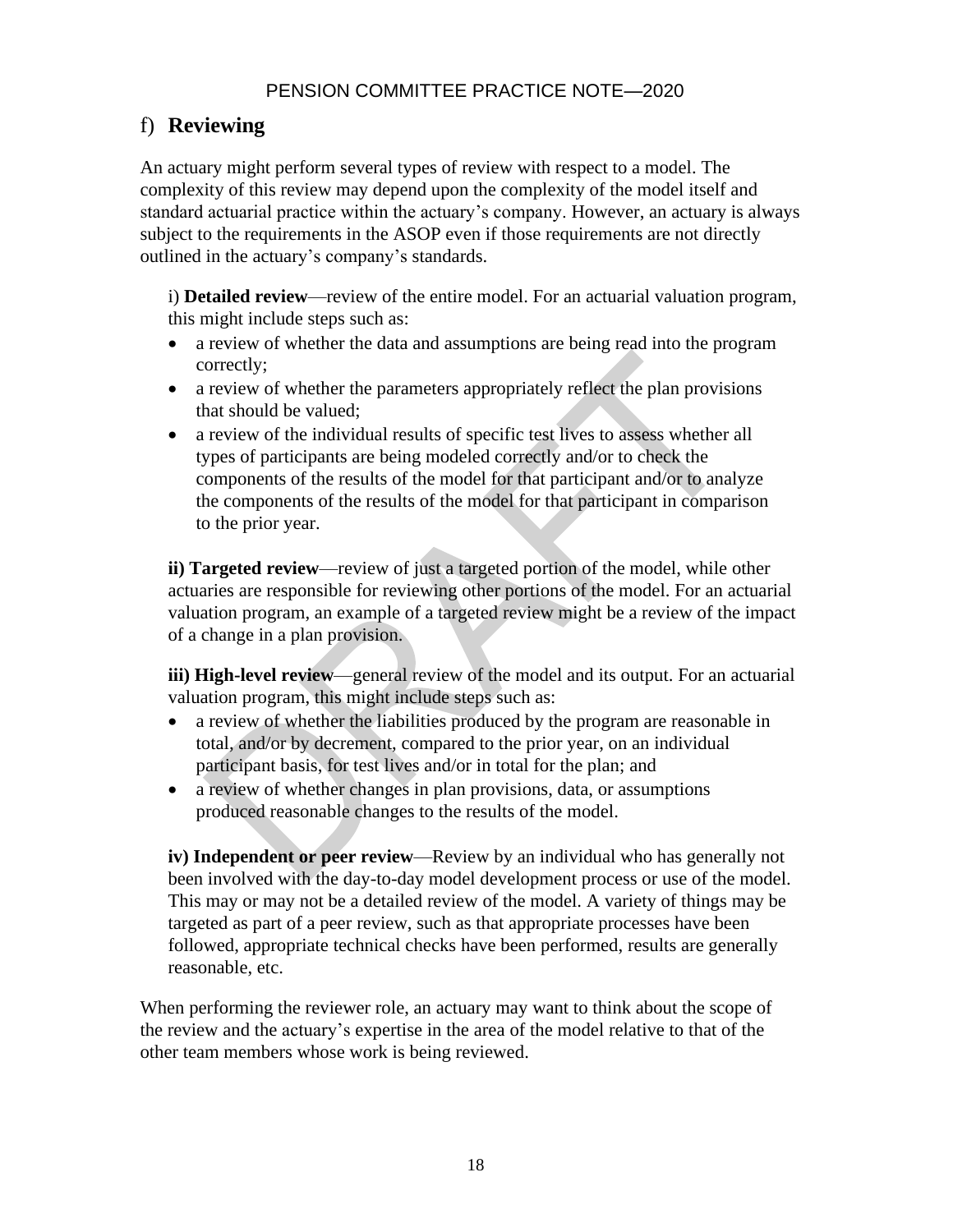# g) **Modifying**

Models may be in use for many years and may be updated periodically for emerging experience data, corrections, enhancements, new laws or regulations, etc. For example, an actuarial valuation program may be modified and rerun to produce the next year's valuation results or to determine the impact on the model output of change(s) in the assumption(s) and/or plan provision(s). When the model is modified, actuaries may take on roles similar to the other roles described in this section. However, when testing and reviewing the modifications, the actuary may want to consider also testing and reviewing other parts of the model to uncover potential unintended consequences of the modifications.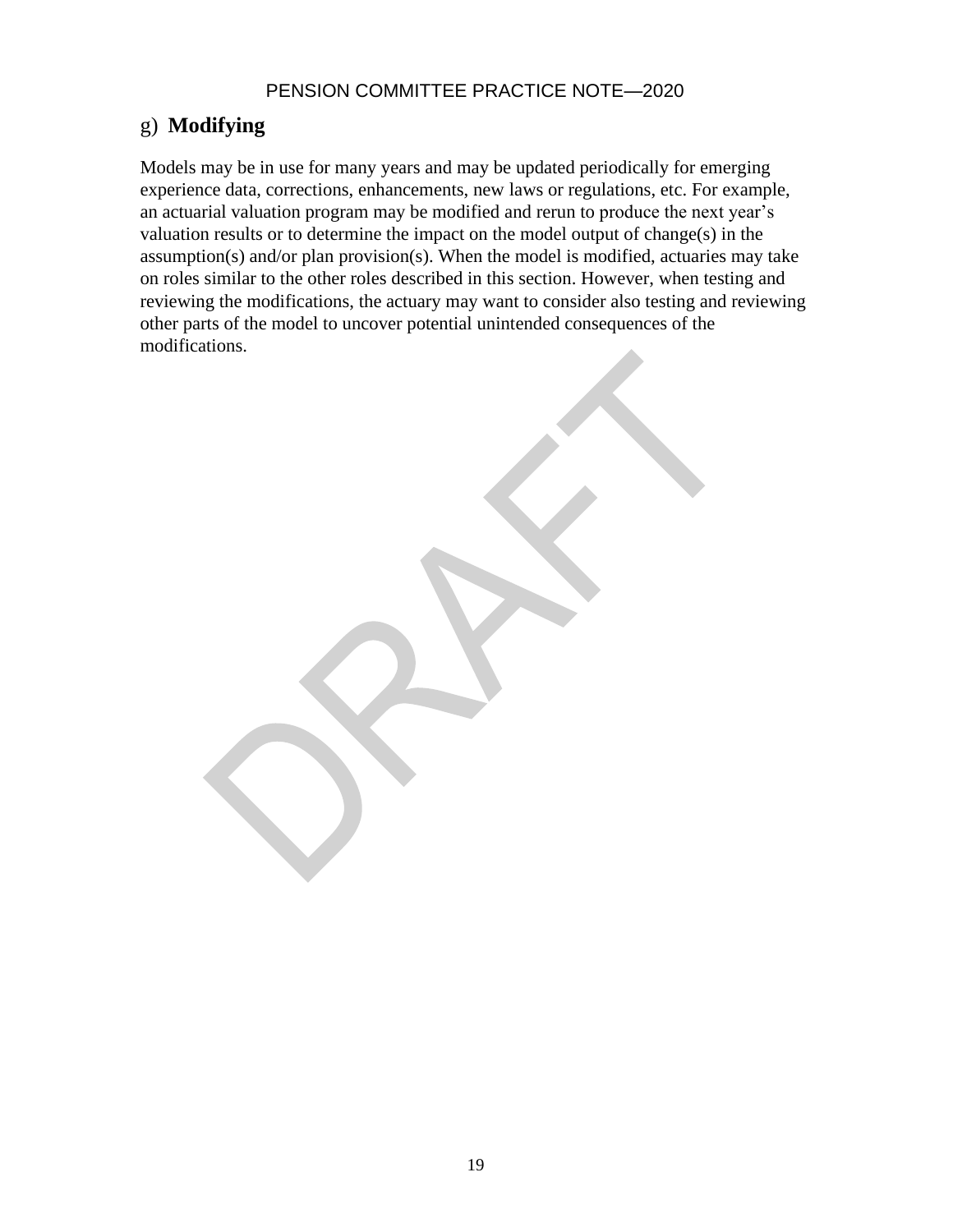# **III. Actuarial Responsibilities**

Actuaries have a variety of responsibilities when using models. ASOP No. 56 sorts these responsibilities into seven broad categories, each of which contains several different tasks:

- Confirming the model meets its intended purpose
- Understanding the model
- Relying on data and information supplied by others
- Relying on models developed by others
- Relying on experts
- Evaluating and mitigating model risk
- Documenting compliance with the ASOP

The applicable tasks for any particular assignment will depend on the actuary's role(s) for the assignment, for example, developing, using, or reviewing the model (see the previous section of this practice note for a complete list of roles). Not every role will require the actuary to assume every responsibility listed below, but most projects will involve multiple responsibilities.

## **a) Confirming the model meets its intended purpose**

In accordance with the standard, whenever an actuarial assignment involves a model, the actuary must confirm the model meets its intended purpose. This requires the actuary to understand that intended purpose, which the standard defines as "the goal or question, whether generalized or specific, addressed by the model within the context of the assignment."

The standard does not preclude an actuary from using the model for another purpose, but the actuary should still understand what the *intended* purpose of the model is, so that the actuary can assess how it might differ from the actuary's own purpose for using the model. For instance, an actuary might consider using an annual funding valuation program to calculate accrued benefits for a replacement ratio analysis or to generate cash flows for an asset/liability modeling study. The actuary should fully understand the model's intended purposes before concluding that the output—in the first example, the accrued benefits—are appropriate for these other uses.

#### **i) Model assessment overview**

Having ascertained the intended purpose of the model, the standard requires that the actuary next confirm whether the model reasonably meets that purpose. All actuaries should make this assessment, but the steps differ depending on the actuary's role in the assignment. The standard separates the actions into three categories, each with their own tasks.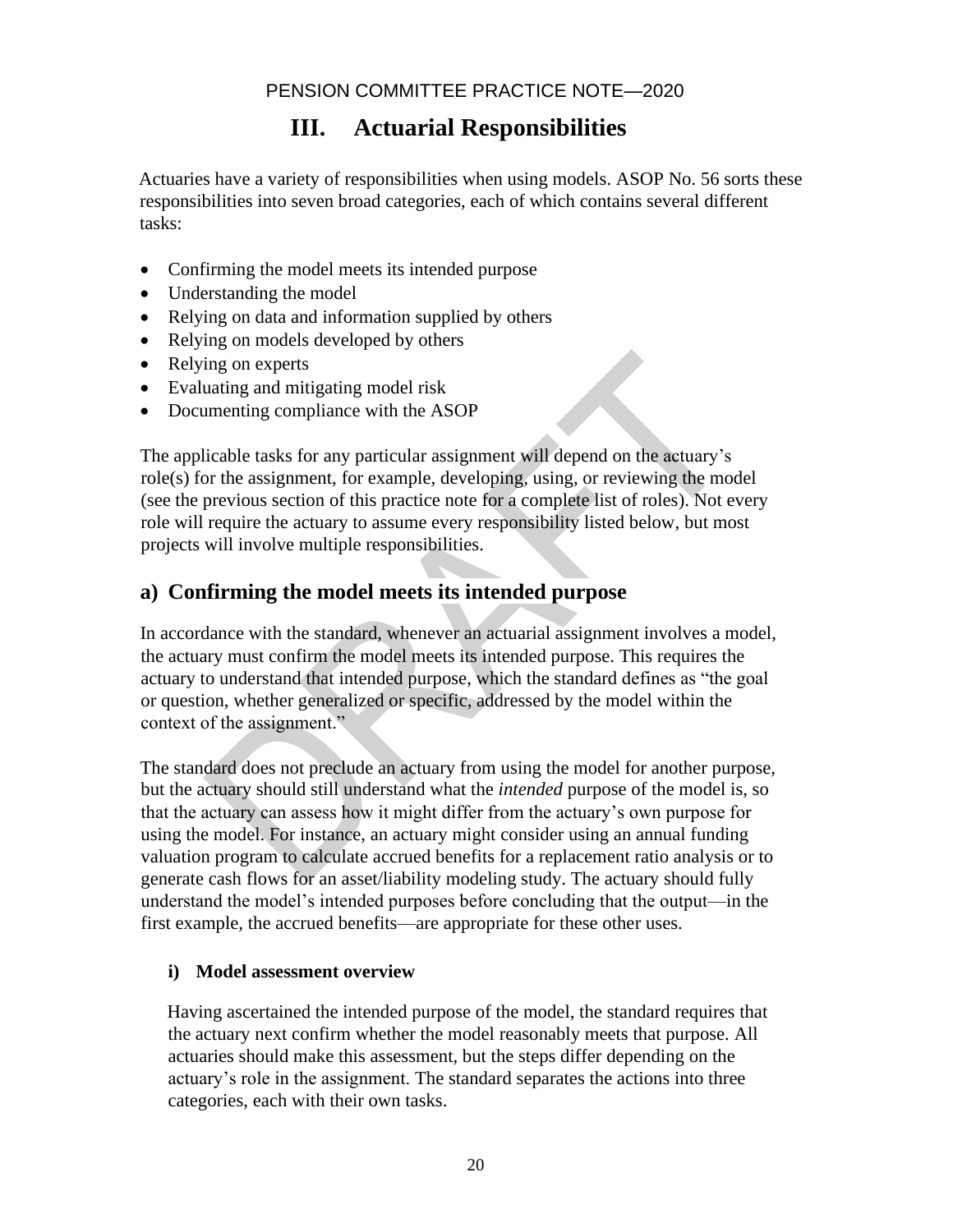#### *A) Designing, developing, or modifying the model*

When the actuary is building the model, either in theory as part of a design team or in practice, and whether the work is on the underlying model code or in completing the parameters of a specific model for a particular purpose, the standard requires the actuary to confirm that the model's capability is consistent with its intended purpose. This refers to the model's ability to answer the question for which it was designed.

When making this assessment, the actuary should consider several things (if applicable), including but not limited to the level of detail built into the model, the dependencies recognized within the model (such as when assumptions are not mutually independent—for example, correlations among expected returns for various asset classes), and the model's ability to identify possible volatility (such as around expected values). For example, an Excel spreadsheet originally designed to develop a one-year projection of minimum required contributions using current interest rates may be perfectly suited to its original purpose but may not be sufficiently sophisticated or flexible to provide a longer-term projection.

#### *B) Selecting, reviewing, or evaluating the model*

Even when the actuary is not responsible for directly developing or using a model, the actuary should use professional judgment to confirm that the model reasonably meets the intended purpose. The standard gives no details on what this might mean; presumably, the actuary is expected to use professional judgment to determine what actions would be appropriate. For instance, an actuary purchasing a model for widespread use by the actuary's firm would likely do a thorough review of all documentation provided by the vendor, whereas an actuary reviewing valuation results prepared by a team of colleagues might rely heavily on documentation of their firm's standardized valuation process.

#### *C) Using the model*

The standard's requirements are most expansive for actuaries actually using models. An actuary using a model should make reasonable efforts to confirm that its structure, data, assumptions, governance and controls, and model testing and output validation are all consistent with the model's intended purpose.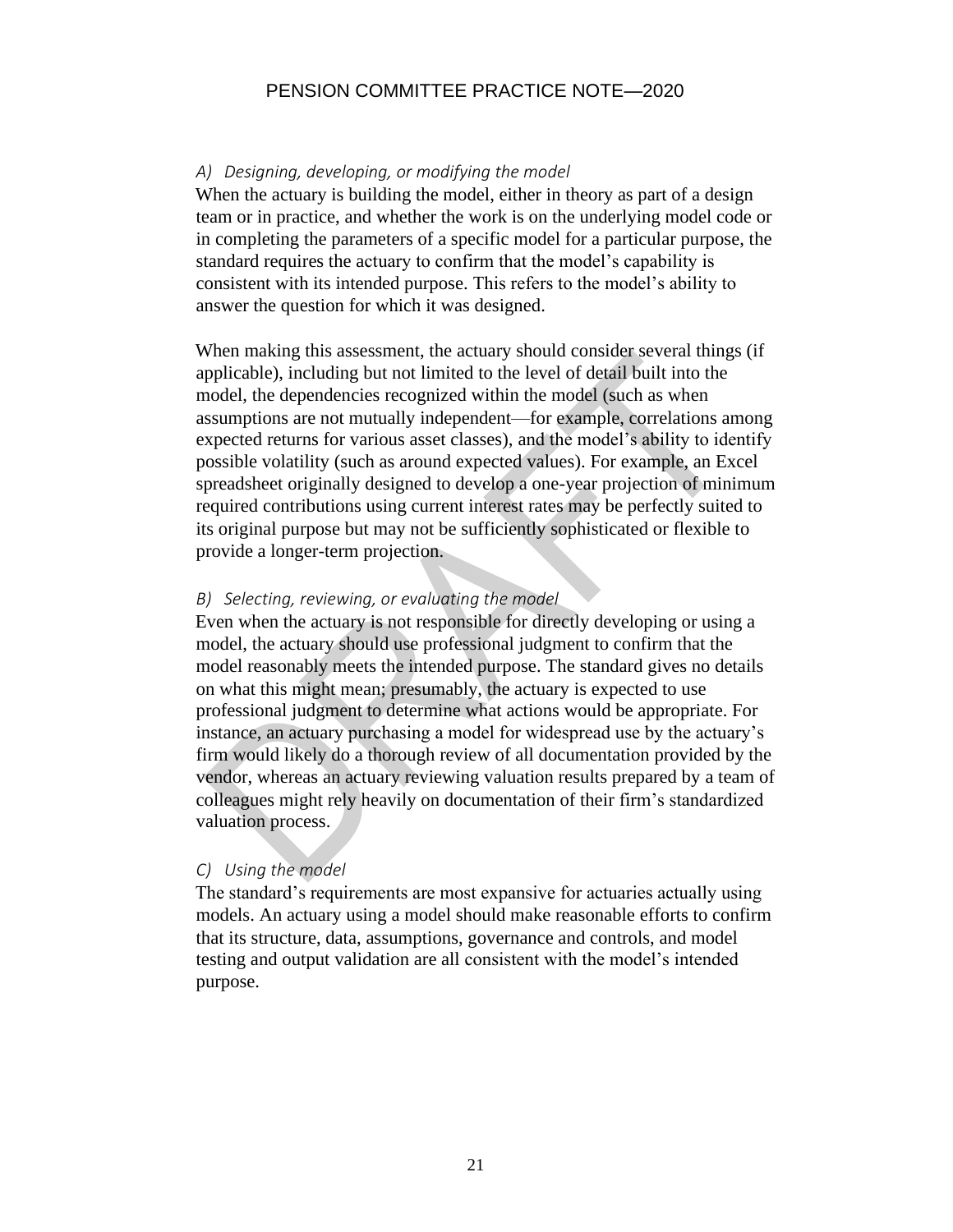#### **ii) Model assessment in practice**

The standard provides detail on each of the tasks the actuary might undertake as part of the assessment of the model's structure, data, and assumptions used as input (as opposed to assumptions inherent in the underlying model itself).

#### *A) Model structure*

When assessing whether the model's structure is appropriate for the intended purpose, the actuary should consider the following, as applicable:

- Whether all material provisions and risks specific to a business segment, contract, or plan (or segments of the plan) or interactions more broadly have been included in the model
- Whether the model's form (e.g., deterministic or stochastic, statistical, or predictive) is appropriate
- Whether the level of detail required as input and provided as output is appropriate
- Whether there is a material risk of overfitting the data
- Whether any options that could reasonably be expected to have a material effect on the model's output have been included (e.g., call options on fixed income assets, early retirement options)

#### *B) Data*

The actuary should confirm that the data used by the model (either directly or as the basis for assumptions input into the model) are appropriate. For instance, if a model uses a long-term inflation assumption, the actuary should confirm that the data used to develop that assumption is appropriate for the model's intended purpose. As another example, when a model uses genderspecific mortality, the actuary should confirm that gender is a field on the data. For specific guidance on data, ASOP No. 56 directs the actuary to ASOP No. 23, *Data Quality*.

#### *C) Assumptions Used as Input*

As part of understanding whether a model meets its intended purpose, the actuary should confirm that any assumptions used as input to the model are appropriate.

In addition to the requirements of this standard, which applies to all practice areas, pension actuaries must follow guidance from ASOP No. 27 for the selection and use of economic assumptions and ASOP No. 35 for the selection and use of demographic and other non-economic assumptions. Most of the guidance in ASOP No. 56 is consistent with the guidance in ASOPs No. 27 and 35. Specifically, all three ASOPs cover: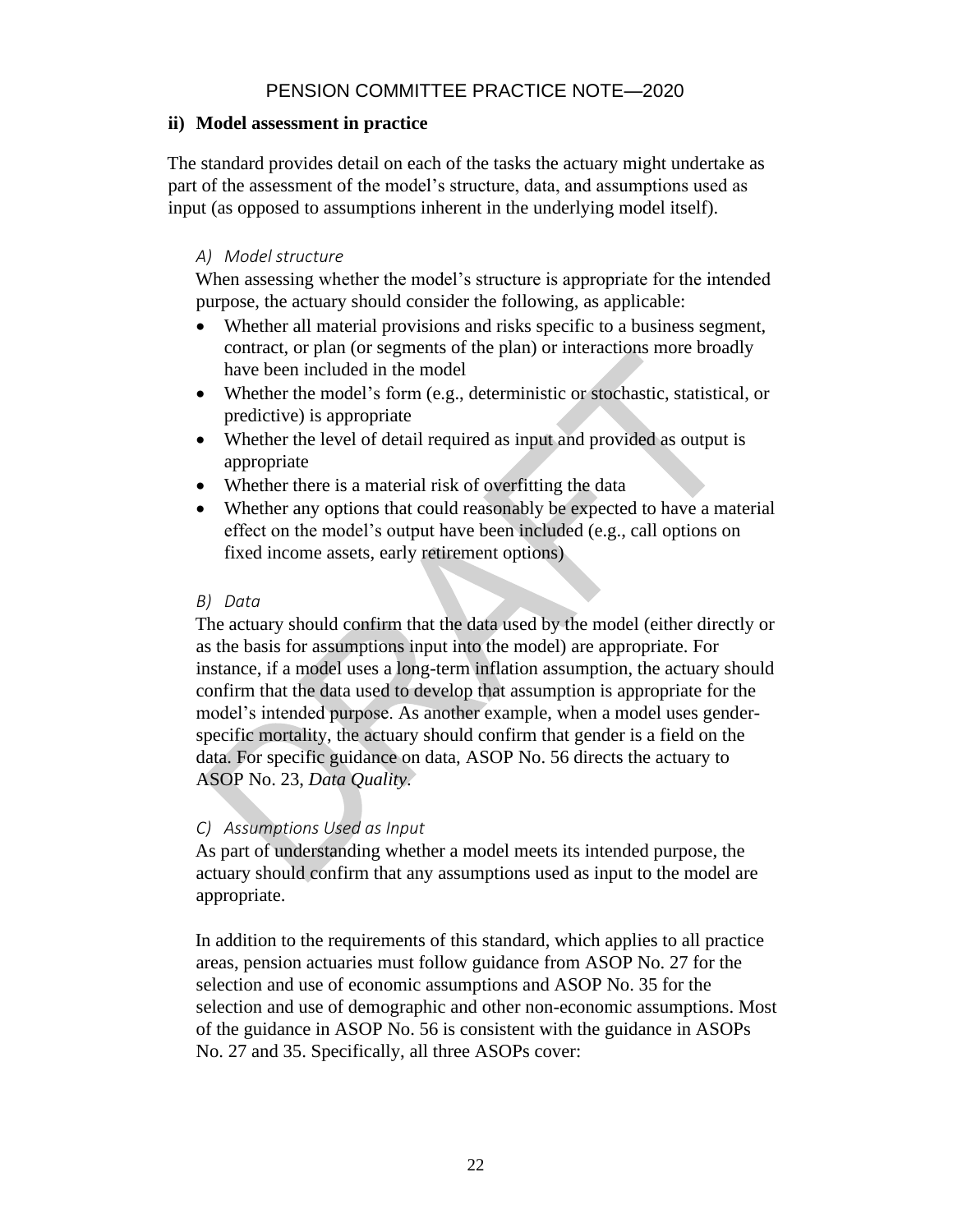- *Information or data to consider when setting the assumption.* ASOP No. 56 (consistent with ASOPs Nos. 27 and 35) notes that the guidance on this topic is applicable only when the actuary takes responsibility for the assumption. The guidance in ASOPs Nos. 27 and 35 is more robust and consistent with the guidance on this topic in ASOP No. 56; therefore, the actuary should make sure to follow ASOPs Nos. 27 and 35.
- *Range of assumptions.* All three ASOPs acknowledge there may be a range of assumptions that are reasonable. In addition, ASOP No. 56 suggests the actuary can consider running multiple model runs using that range of assumptions.
- *Consistency between assumptions.* While all three ASOPs discuss consistency between all assumptions, ASOPs Nos. 27 and 35 specifically state, "The actuary is not required to select assumptions that are consistent with assumptions not selected by the actuary." ASOP No. 56 states, "Where appropriate, the actuary should use, or confirm use of, assumptions for the model that are reasonably consistent with one another for a given model run." Consequently, one might conclude that ASOP No. 56 requires all assumptions be consistent "where appropriate," whether selected by the actuary or not.

For two reasons, some pension actuaries find the standard's requirement regarding additional assessment of consistency for assumptions not selected by the actuary a gray area. The first is the terminology "where appropriate," which acknowledges the potential for circumstances in which inconsistency would be acceptable. But this does not establish whether use of assumptions not set by the actuary represents such a scenario.

The second is because the scope of ASOP No. 56 states that, "If the actuary determines that the guidance from another ASOP conflicts with the guidance of this ASOP, the guidance of the other ASOP will govern." Accordingly, the actuary should use professional judgment to determine whether ASOP No. 56's requirement for an assessment of consistency with assumptions not selected by the actuary conflicts with ASOPs Nos. 27 and 35. This is because those standards specifically state that is not required yet do not forbid it.

An example of when this additional assessment of consistency could come into play is when the plan sponsor sets the expected rate of return and the actuary sets the salary scale assumption. Both assumptions have an underlying inflation component. Under ASOP No. 56 the actuary should make sure is the two assumptions are consistent, but ASOP No. 27 permits the two to be inconsistent.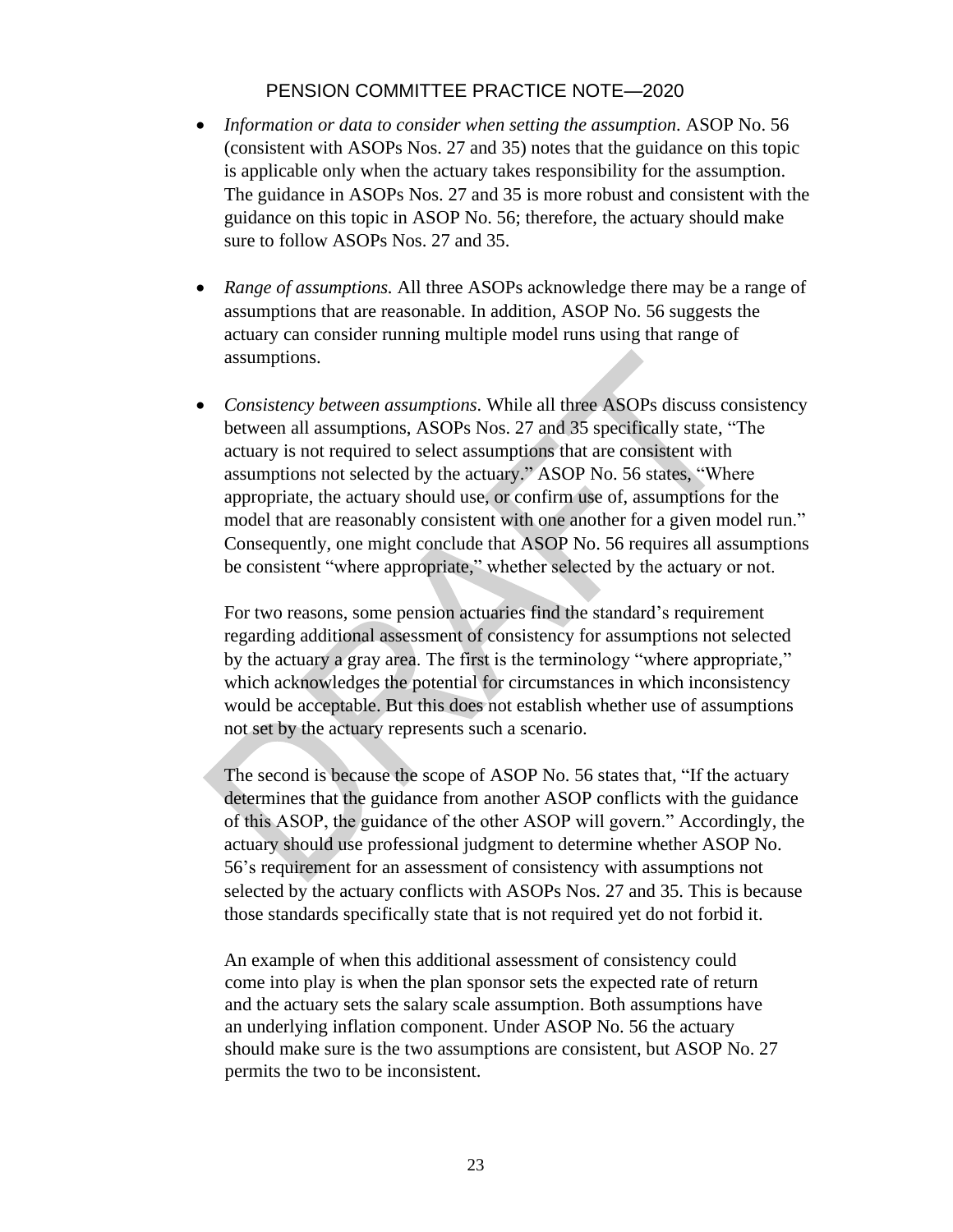If inconsistent assumptions are used in modeling, disclosing the inconsistency would appear to satisfy ASOP Nos. 27, 35, and 56.

- *Appropriateness of existing assumptions.* ASOP No. 56 requires the actuary to consider whether all assumptions in the model, when reusing the model, are appropriate or should be changed, when practical and appropriate. This is similar to the requirement in ASOPs Nos. 27 and 35, but in those standards the actuary must only consider the appropriateness of assumptions previously selected by the actuary.
- *Combined effect of assumptions/reasonability in the aggregate.* ASOP No. 56 discusses ensuring that assumptions in the aggregate produce reasonable output. ASOP Nos. 27 and 35 require that the combined effect of assumptions has no significant bias. These requirements are slightly different and both need to be followed.

Note that the assessment under ASOP Nos. 27 and 35 is only for assumptions selected by the actuary. ASOP No. 56 does not treat assumptions set by the actuary any differently than assumptions that are not set by the actuary. Similar to consistency noted above, this could be a gray area requiring professional judgment.

If the output may be unreasonable due to the aggregate effect of otherwise reasonable assumptions, disclosure is required.

## **b) Understanding the model**

The standard specifies that the actuary should understand the following when expressing an opinion on or communicating the results of the model:

- The important aspects of the model, including (but not limited to) the model's basic operations, its important dependencies and major sensitivities;
- Known weaknesses in assumptions used as input and methods, or any other known weaknesses that have material implications; and
- Limitations of data, information and time constraints, or other practical considerations with a material effect on the model's ability to meet its intended purpose.

For models developed by other people, the actuary can get this understanding through a variety of sources. For instance, the actuary might review the usage documentation provided by the model's developer or discuss the model with the developer or with other people who have used the model for a similar intended purpose. Even when the actuary is the developer of the model, reviewing these aspects of the model will often be beneficial.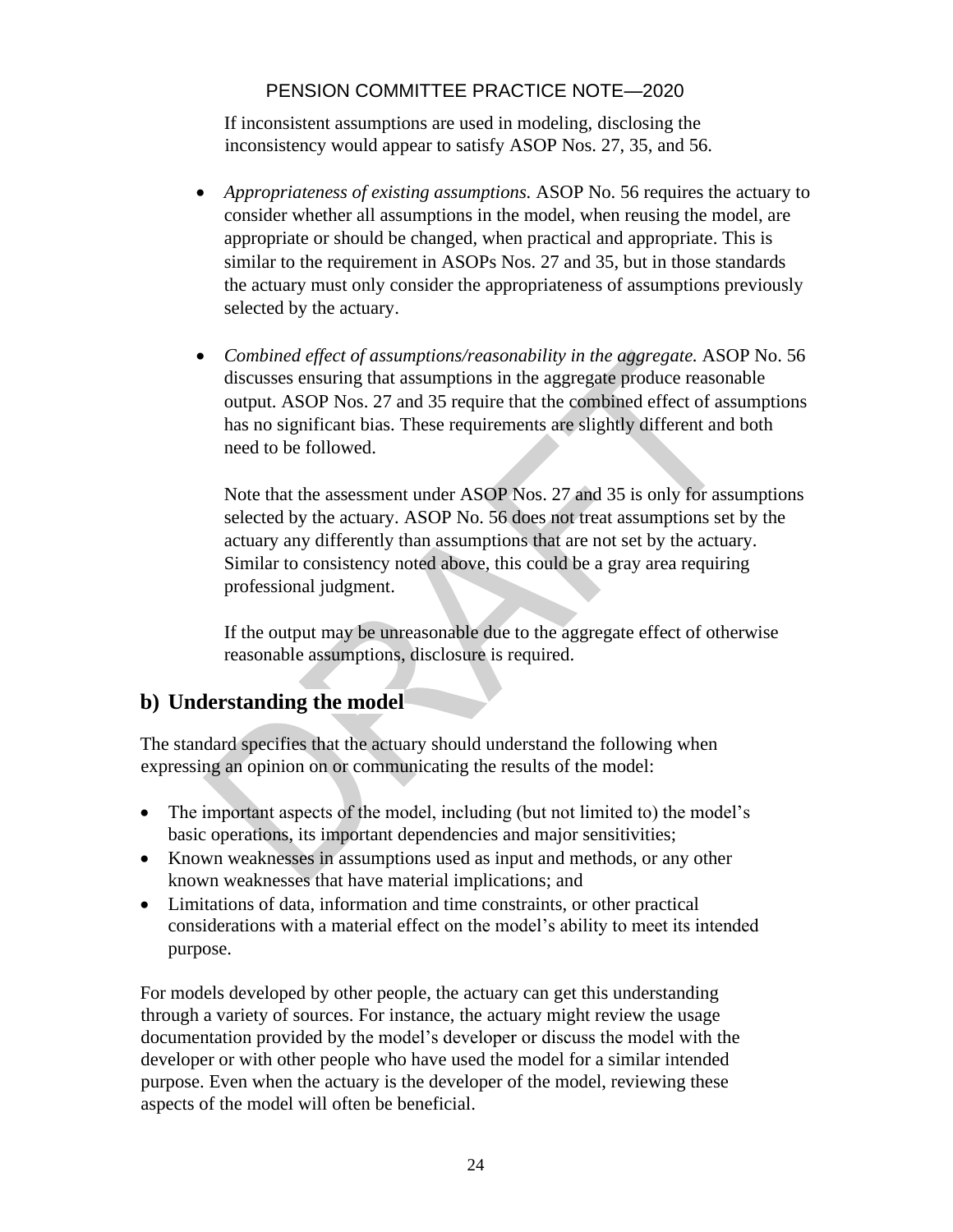## **c) Reliance**

Actuaries working with models will almost invariably rely on other people. The ASOP identifies three types of reliance: on data and other information, on models developed by others, and on experts.

#### **i) Reliance on data and other information.**

When the reliance is strictly for data or other information supplied by others, ASOP No. 56 simply directs the actuary to ASOP Nos. 23 and 41 for guidance.

#### **ii) Reliance on models designed, developed, or modified by others**

Frequently, the actuary will be using a model designed, developed, or modified by someone else—for example, a colleague, a technical group within the actuary's firm, or a third-party vendor. In this case, the actuary should make a reasonable attempt to understand basic information about the model, as appropriate, including the model's original intended purpose, its general operation, major sensitivities and dependencies, and its key strengths and limitations.

If the actuary has a limited ability to get information about the model or gain an understanding of the underlying workings of the model, the actuary should disclose the extent of the reliance on the model. It appears no disclosure is necessary if the actuary has full access to information about the model and can understand its underlying workings.

Section 1.2, Scope, states that a reviewing or evaluating actuary should apply the guidance in the standard to the extent practicable and only to the extent of the actuary's responsibilities. Similarly, the actuary relying on models developed by others should "make practical efforts" to comply with other sections of the standard. What sort of efforts are "practical" will depend on the circumstances of the actuary's reliance. For instance, an actuary relying on valuation software chosen by the actuary's firm may not have access to documentation for the software itself but should have access to documentation for the particular planspecific valuation.

#### **iii) Reliance on experts**

Often, a model may encompass information or methodology stemming from a field in which the actuary is not an expert. For example, an actuary may use a portfolio return calculator to determine an expected rate of return on assets, even if the actuary is unfamiliar with the construction of that tool. Similarly, an actuary may set an inflation assumption with reference to a capital markets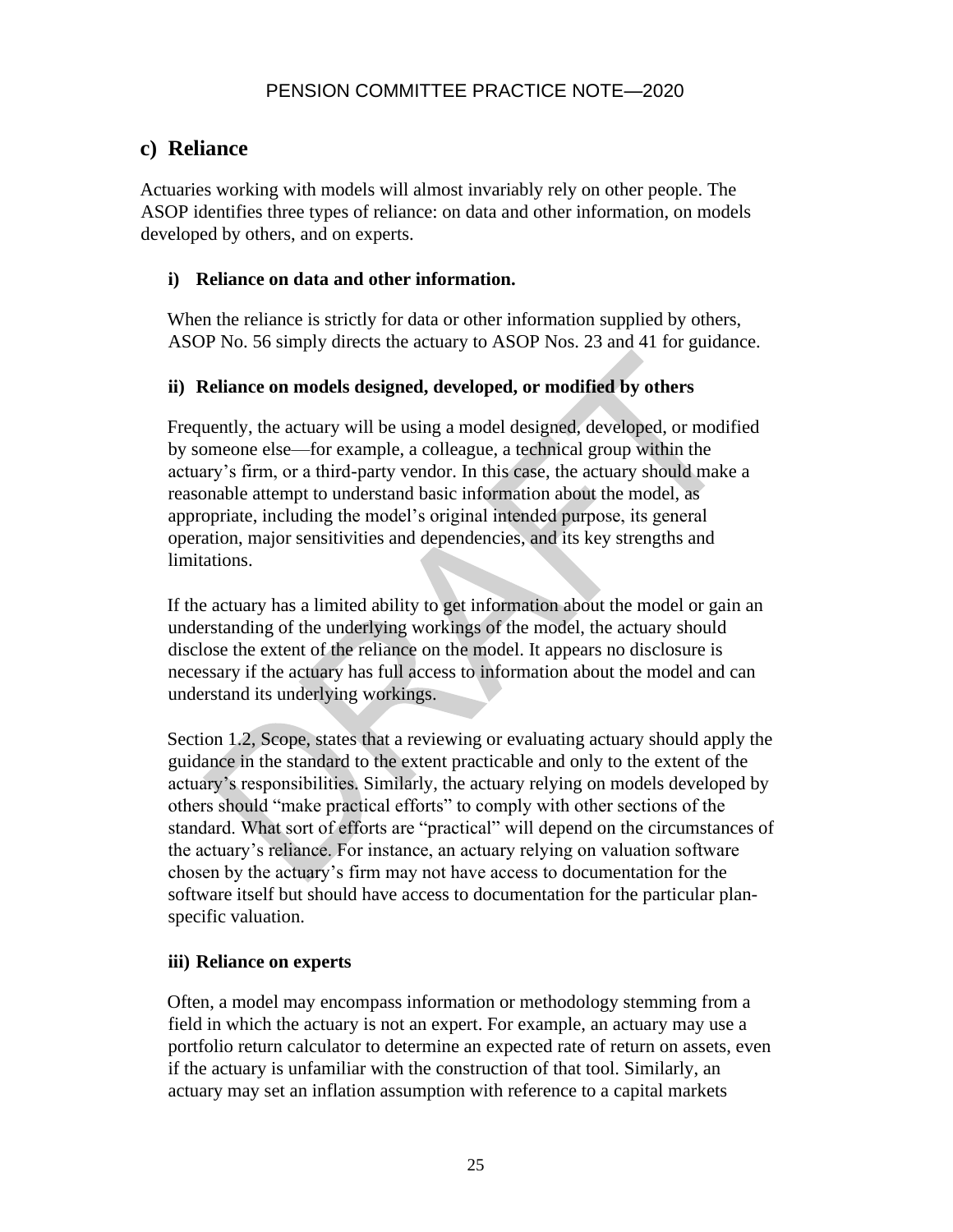outlook developed by investment consultants. Other times, the actuary may be an expert, but the assignment includes reliance on other sources. For instance, when setting a retirement assumption, the actuary may be asked to rely on an experience study performed by a prior actuary; similarly, an actuary may perform only a high-level peer review of the output when relying on the inputs and results of a model developed by a team.

The actuary must assess how much reliance is appropriate; that is, can the actuary simply accept the expert's information without additional verification, or must the actuary attempt to independently confirm that information? When making this determination, the standard suggests the actuary may consider the following factors:

- Whether the individuals supplying the information are experts in the field;
- Whether the model has been appropriately reviewed and whether there are known material differences of opinions among experts concerning any aspects of the model that could be material to the actuary's use of the model;
- Whether the model is subject to any industry or regulatory standards, and if so, whether the model has been appropriately certified as having met those standards; and
- Whether the "science underlying the expertise" is likely to produce useful models consistent with the model's intended purpose.

The standard doesn't differentiate between models developed by internal experts within the actuary's own firm and external experts. The actuary should consider to what extent an assessment of a third party's expertise performed by another person (or team) within the actuary's own firm can be relied upon. The actuary should disclose the extent of any such reliance.

## **d) Evaluating and mitigating model risk**

The standard requires the actuary to evaluate model risk—that is, the risk of negative consequences from relying on a model that does not adequately represent what is being modeled, or the risk that the model will be misused or misinterpreted. These are two very different risks, the first of which might be considered as more under the actuary's control. The actuary must also take reasonable and appropriate measures to mitigate model risk. To mitigate possible misuse or misinterpretation, section 3.6.5 refers the actuary to the guidance in ASOP No. 41 (in particular sections 3.4.1 and 3.7).

But for the risk arising from relying on an inadequate model, the standard contains specific guidance on how to evaluate and mitigate the risk. The determination of how much model risk mitigation is reasonable and appropriate depends on: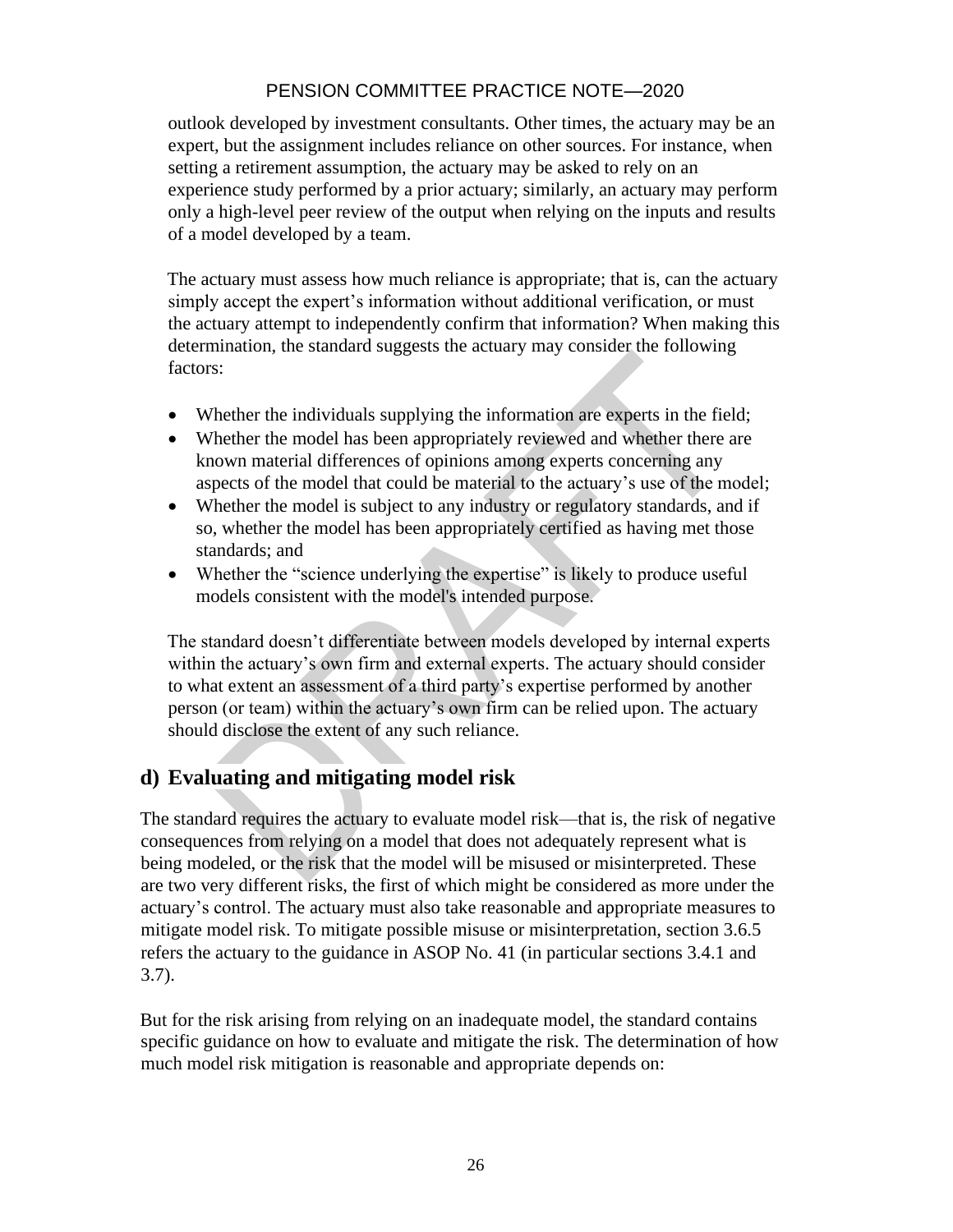- The model's intended purpose
- The nature and complexity of the model
- The operating environment, governance and controls related to the model
- Any changes to the model or its operating environment
- The balance between the cost of risk mitigation and the resulting risk reduction

To evaluate model risk, the standard requires actuaries to use three techniques, where appropriate**—**model testing, model output validation, and reasonable governance and controls. In addition, the standard notes that the actuary may also consider obtaining a review by another professional.

#### **i) Model testing**

As defined by ASOP No. 56, actuaries undertake model testing to confirm whether the model "reasonably represents that which is intended to be modeled." This test evaluates whether the model was created correctly (rather than whether it is producing correct output). The exact evaluation procedure will necessarily depend on the model structure itself; for example, testing a simple Excel spreadsheet will be a different exercise than testing a complex valuation system. However, the standard says that model testing may include:

- Reconciling input values to the relevant system, study or other source of information (for instance, confirming that decrement tables are being properly incorporated by a valuation program, or that the correct yield curve values are entered into a spreadsheet) and addressing and documenting the differences, if material
- Checking formulas, logic, and table references
- Confirming that changes in key assumptions produce consistent changes in output, for example, that lower interest rates produce higher pension obligations (as applicable, and to an expected degree)
- When a model has been updated from a previous version or run, that the changes in the output are consistent with expectations, given changes in data, assumptions, formulas, or other aspects of the model

The list above can be expansively interpreted to include many routine activities. For instance, model testing of an actuarial valuation will often include a review of test lives (also often referred to as sample lives) where several individual plan participants are run through the model. Depending on the circumstances, checking test lives might be a very detailed review of these sample participants, involving activities such as ensuring the input data is correct, that decrement and other assumptions are being applied appropriately, that benefits are correctly calculated, and that liability factors reflect the correct forms of payment, mortality, and interest rates. Checking test lives might also include a review of the results for specific individuals compared to the prior year. Test life review is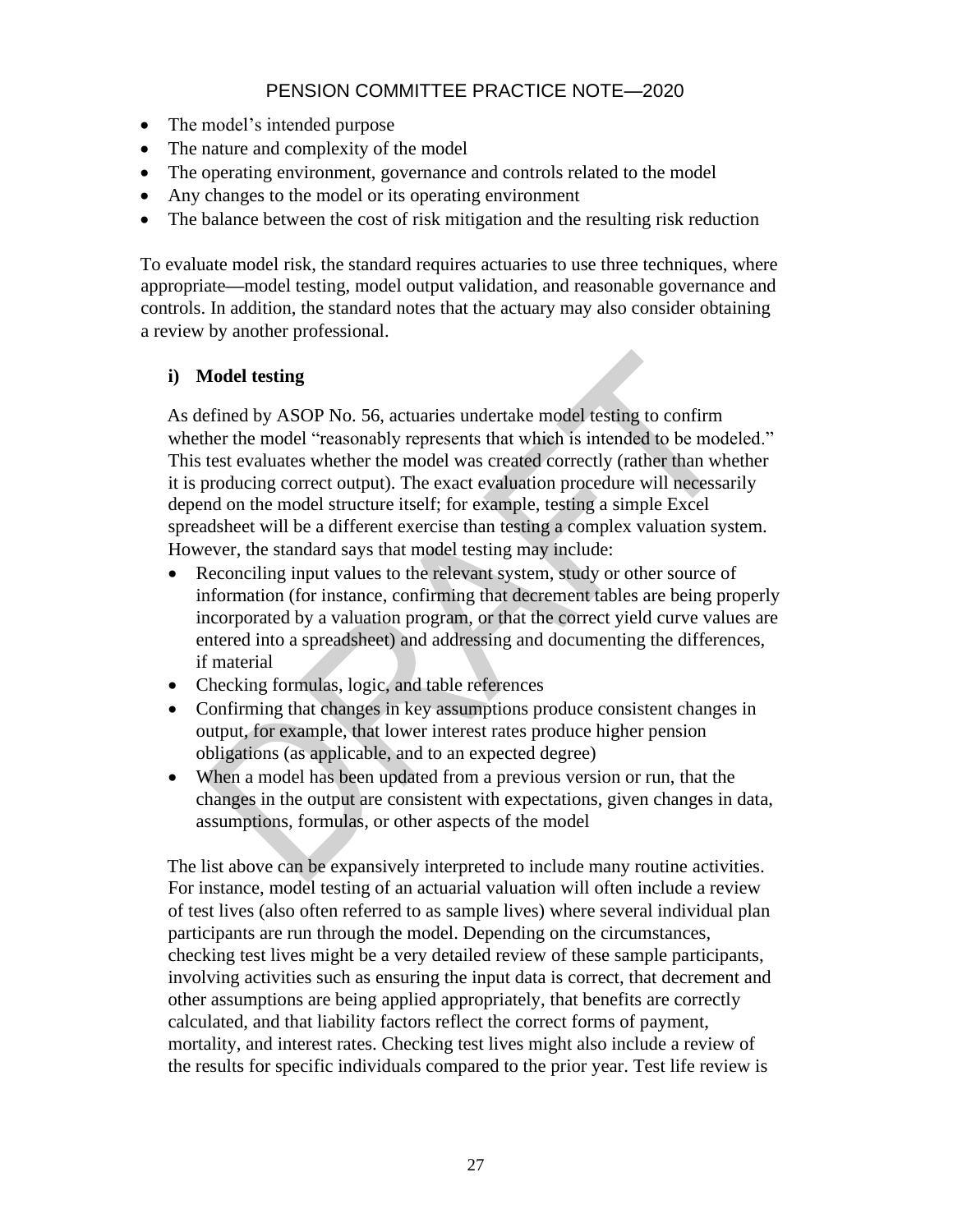a fundamental part of most valuation checking and may take place during the model checking and/or model output validation phases.

#### **ii) Model output validation**

Output validation is checking that the output reasonably represents that which is being modeled. This is different from model testing, which is more of a theoretical assessment of the model's overall appropriateness, rather than a practical assessment of the model's results. The standard notes that model output validation may include:

- Checking current output against historical output
- Evaluating whether the model applied to hold-out data produces output that is consistent to model output from the data set without the hold-out data
- Performing statistical or analytical tests for reasonableness
- Running tests of changes in output due to variations in key assumptions that are inputs to the model
- Comparing model output to the output from alternative models, if appropriate

An example of model output validation might be confirming that valuation liabilities properly reflect an updated mortality and interest rate basis. An actuary might also independently review the impact of the change in liabilities through rule-of-thumb calculations, such as using the duration to check the reasonability of a change in interest rates. For pension valuations, model output validation may often include checking test lives, described in more detail in the model testing section above.

#### **iii) Review by another professional**

In certain circumstances, the actuary may rely on another qualified professional to review the model. An actuary might do this for simple models (for instance, having a junior actuary review a few assumption changes in a well-reviewed model) or complex models, where a colleague may be more familiar with the workings of the model. In either case, the actuary should confirm that the reviewing actuary is competent to do the review.

#### **iv) Reasonable governance and controls**

The standard defines governance and controls as "the application of a set of procedures and an organizational structure designed to reduce the risk that the model output is not reliably calculated or utilized as intended." Actuaries should make sure to use reasonable governance and controls to mitigate model risk.

In some situations, actuaries may find it appropriate to rely on others for reasonable governance and controls. For instance, an actuarial firm using valuation software from a third-party vendor might rely on the vendor's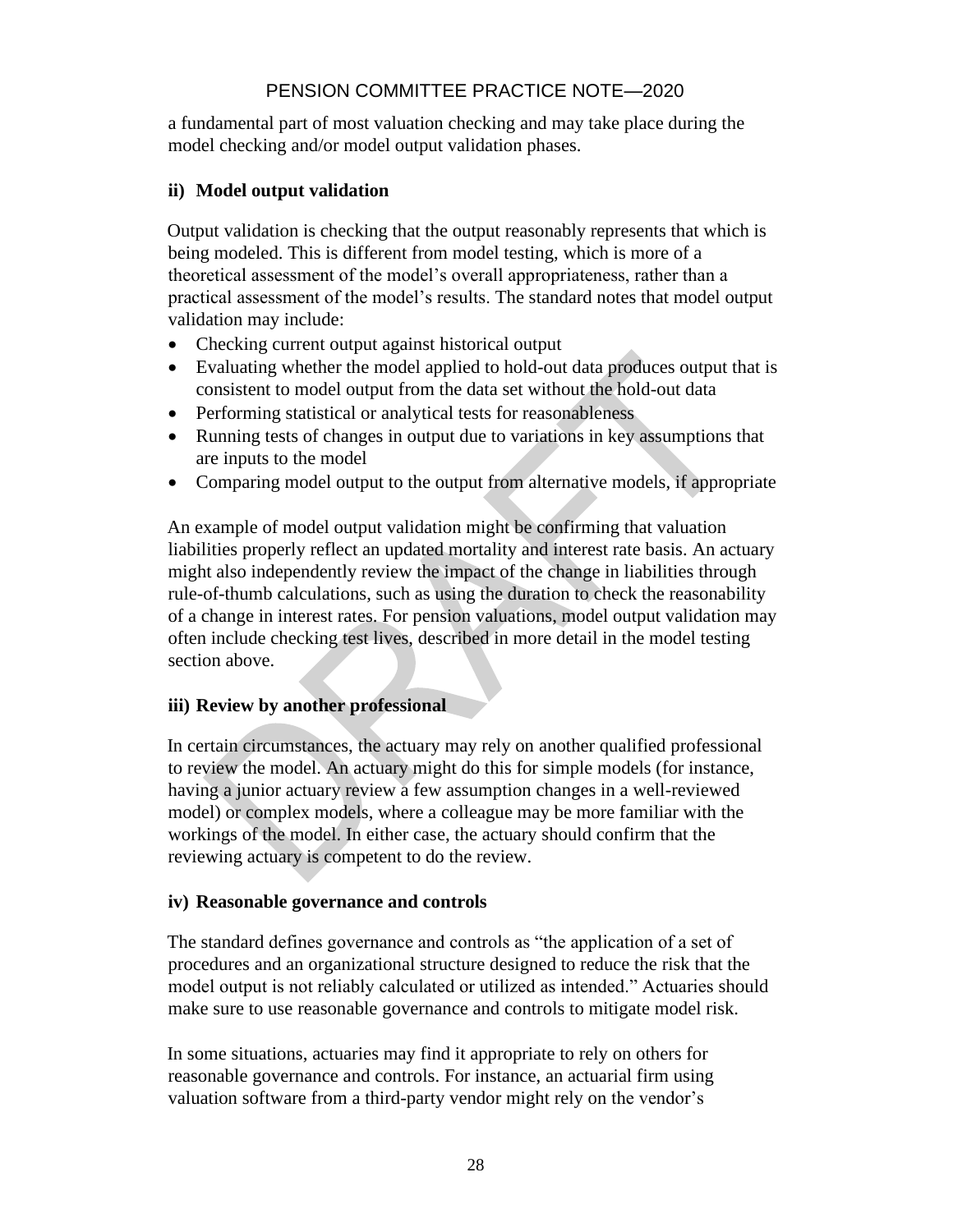governance and controls to ensure that the inner workings of the model are properly maintained and tested. In addition, an actuarial firm may have its own governance and controls to ensure that the application of the valuation software to a particular pension plan is properly implemented and checked. Unlike some other forms of reliance, this reliance on others for governance and controls does not need to be disclosed.

Appendix 1 of ASOP No. 56 lists several examples of appropriate governance and controls, including such items as limitations on access to the model, and confirmation that model output is reproducible. Additional examples of governance and controls include:

- Instructions for the model's use and documentation of the model's intended use
- Protection against accidental editing, for instance by only allowing users to input data into certain fields or introducing drop menus in input fields, limiting potential input choices
- Error messages when inputs are out of range, or in an unexpected format
- Using functions or named variables to pull inputs into the model rather than a specific cell reference that could be mistakenly changed, where appropriate
- When appropriate to hard-coding constants within a cell's formula
- Identification of changes made to the model since the previous iteration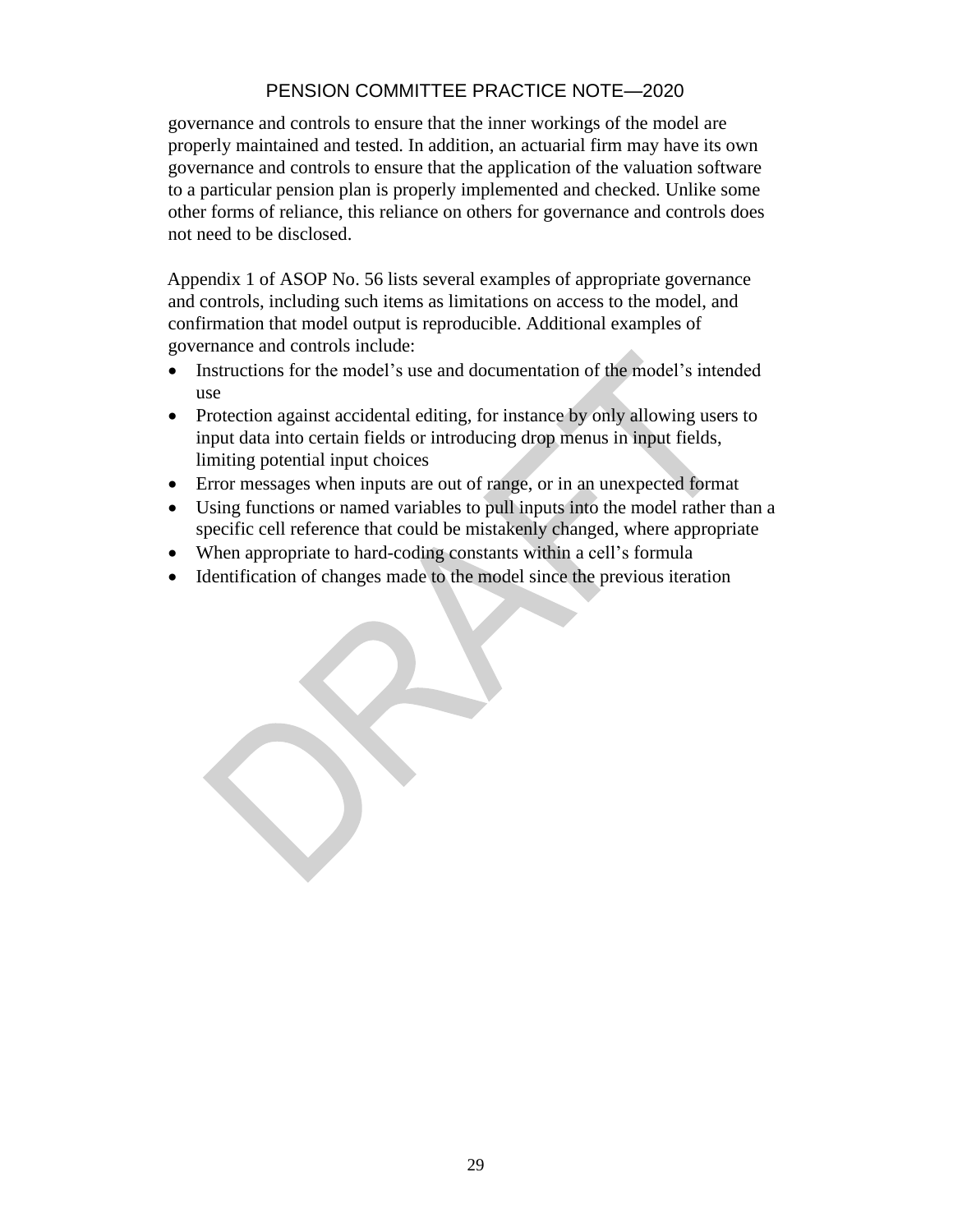# **IV. Disclosure and Documentation**

## **a) General model documentation**

ASOP No. 56 states that the actuary should consider preparing and retaining documentation to support compliance with the requirements of the standard. This documentation is not required by the standard, so some actuaries may choose not to prepare it. However, if documentation is created, it should be sufficient for another actuary to assess the reasonability of the actuary's work (but that documentation is not required to be disclosed).

The degree of any such documentation should be based on the professional judgment of the actuary and may vary with the complexity and purpose of the actuarial services. For example, a simple model that calculates the liabilities for a few retired participants may not need the level of documentation that a sophisticated valuation system for a large number of different types of participants may warrant. The standard specifically points to ASOP No. 41, section 3.8, for guidance related to the retention of file material other than required disclosures. This section of ASOP No. 41 refers to documentation that may not be required to be disclosed in a work product but would be useful if another actuary needs to take over the assignment.

Documentation might cover the intended use, model structure, understanding of the model, evaluation and mitigation of model risk and reliance on others. For some regularly used models, the actuary may have standing documentation that is updated each time the model is revised or used. This documentation will likely include a summary, and/or the location, of the data and assumptions used in the model.

In some cases, the actuary's documentation of certain elements of the model, such as the evaluation and mitigation of model risk, could refer to separate documentation prepared by the expert who developed the model. This may be the case if the actuary purchases a model from another firm or developed by a separate group within the same firm.

## **b) Actuarial report disclosure**

ASOP No. 56 requires six specific disclosures when issuing an actuarial report that is covered by this standard: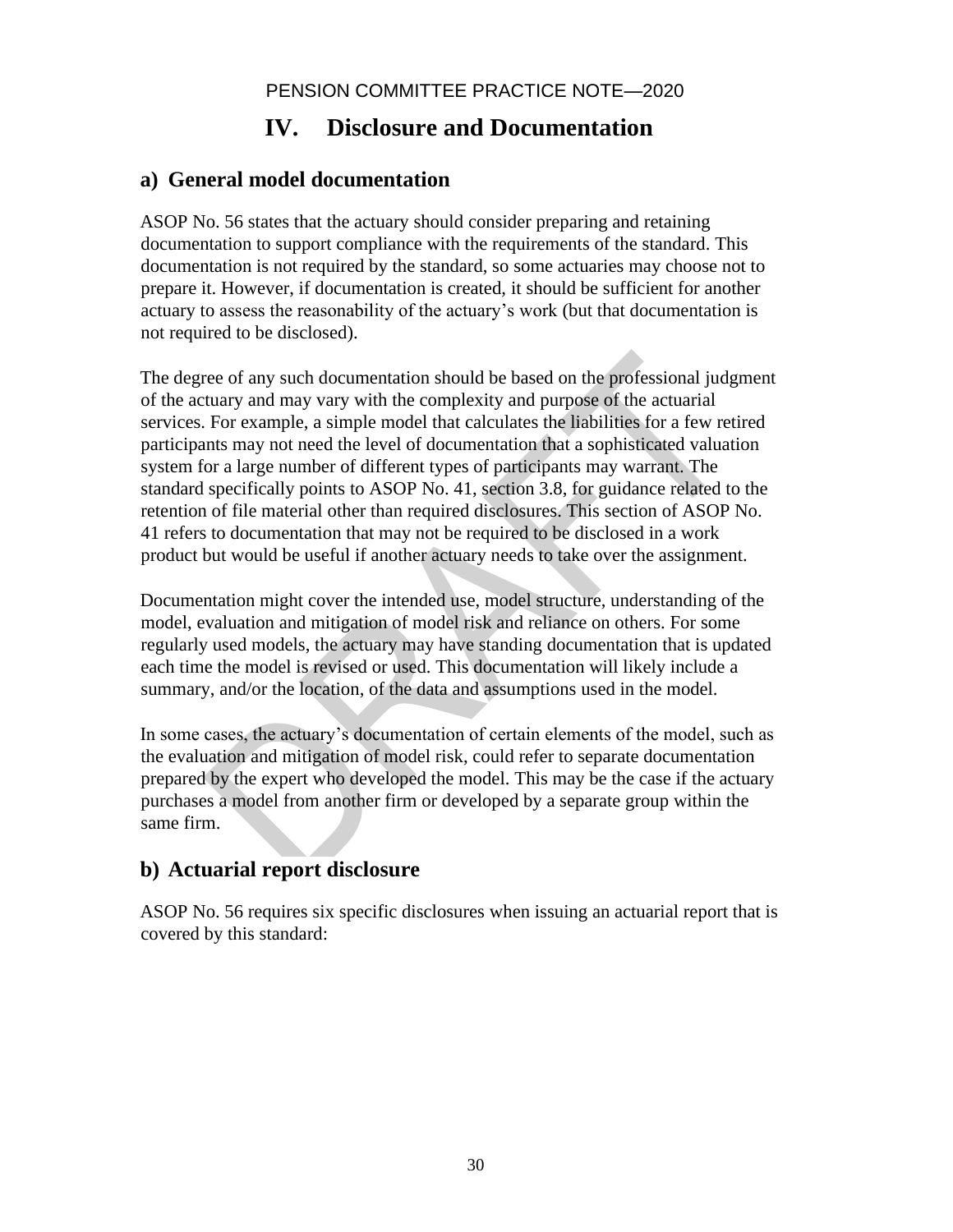i) *The intended purpose of the model.* The actuary is required to disclose the intended purpose of the model, as discussed in the Section 3-a. of the practice note.

ii) *Material inconsistencies, if any, among assumptions, and known reasons for such inconsistencies.* There may be reasons an actuary would intentionally choose assumptions that are not consistent with each other—for example, in projections illustrating the impact of a single variable without adjusting other related variables. In other situations, the inconsistency may be due to assumptions prescribed by another party. In these cases, if the actuary is aware of material inconsistencies among assumptions used by the model, the inconsistency and the known reason for the inconsistency should be disclosed. If the inconsistency is due to an assumption prescribed by law, the disclosure is limited to noting there is a possibility of inconsistencies.

iii) *Unreasonable output resulting from the aggregation of assumptions, if material.* Assumptions that seem reasonable individually may, when combined with other assumptions, unintentionally produce output that is skewed optimistically or pessimistically. Conversely, it is possible an actuary may choose assumptions for the model that are for illustration purposes only and may intentionally result in output that is known not to be the best estimate. When there are known inconsistencies from the aggregation of assumptions, the actuary should also note if the resulting output is unreasonable.

iv) *Material limitations and known weaknesses.* A model might use estimation techniques or may not be able to handle all known variables that could influence the output. For example, if significantly incomplete data is used in the model or if methods are overly simplified, those limitations should be disclosed. The actuary should disclose these known weaknesses or any material limitations of the model.

v) *Extent of reliance on models developed by others, if any.* If the model was not designed, developed or modified by the actuary and the actuary has a limited ability either to obtain information about the model or to understand its underlying workings, the actuary should disclose the extent to which the model was relied upon by the actuary.

vi) *Extent of reliance on experts, if any.* If the actuary issuing the report relied on experts in the fields of knowledge used in the development of the model, as discussed in the section above, the extent of this reliance should be disclosed.

Actuaries may encounter situations in which the actuary issuing the report may have worked with many other actuaries on a team that used the model for the analysis being disclosed. In these cases, the actuary issuing the report should disclose the information noted above even if the actuary wasn't directly responsible for identifying or evaluating the specific item to be disclosed.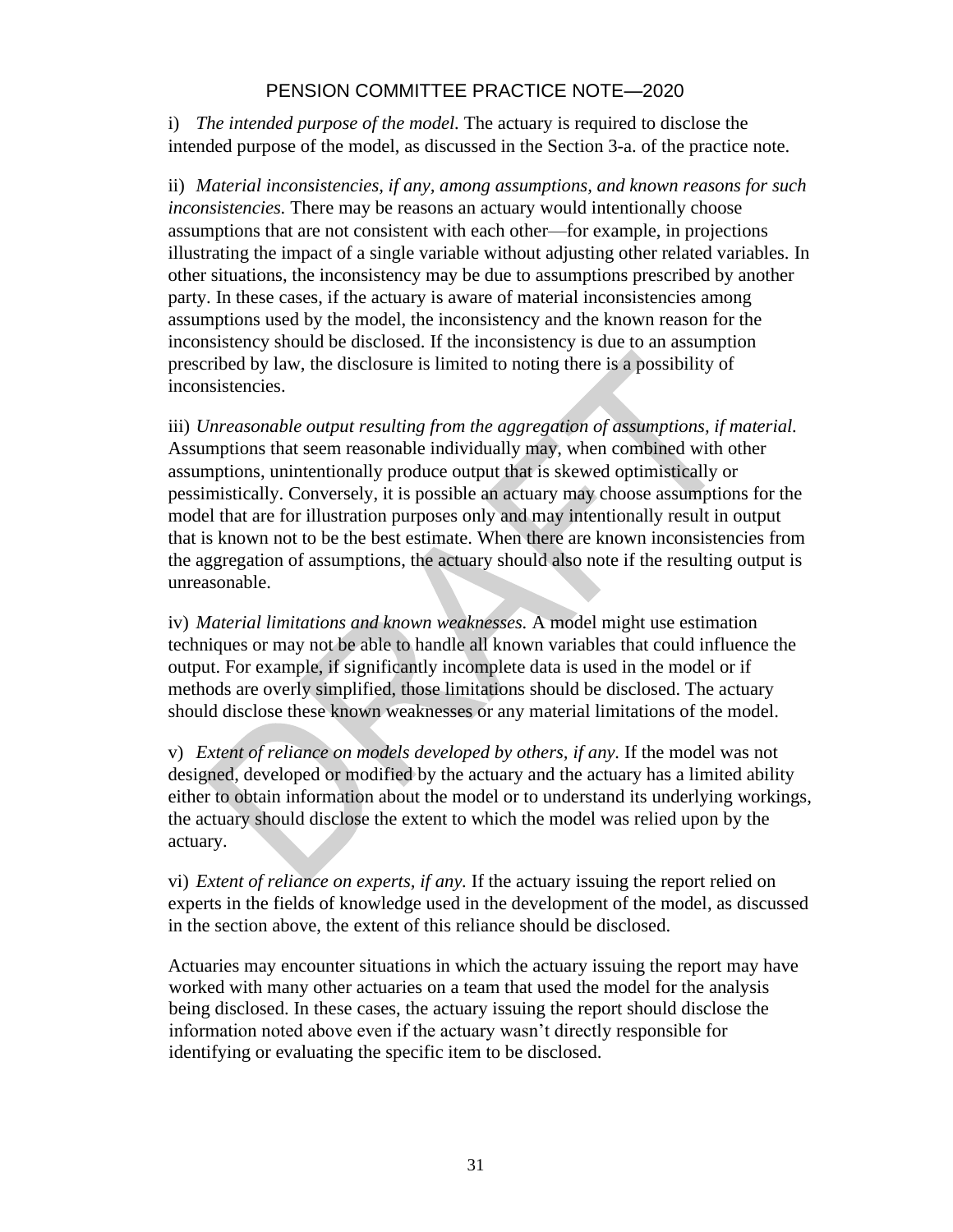Although all of ASOP No. 41 is applicable to actuarial reports, ASOP No. 56 also points out certain sections of ASOP No. 41 that are required disclosures in actuarial reports that use models:

i) **Section 4.2—**if any material assumption or method was prescribed by applicable law;

ii) **Section 4.3—**if the actuary states reliance on other sources and thereby disclaims responsibility for any material assumption or method selected by a party other than the actuary; and

iii) **Section 4.4—**if, in the actuary's professional judgment, the actuary has otherwise deviated materially from the guidance of this standard.

However, none of the disclosures in this standard requires the actuary to disclose information that is confidential.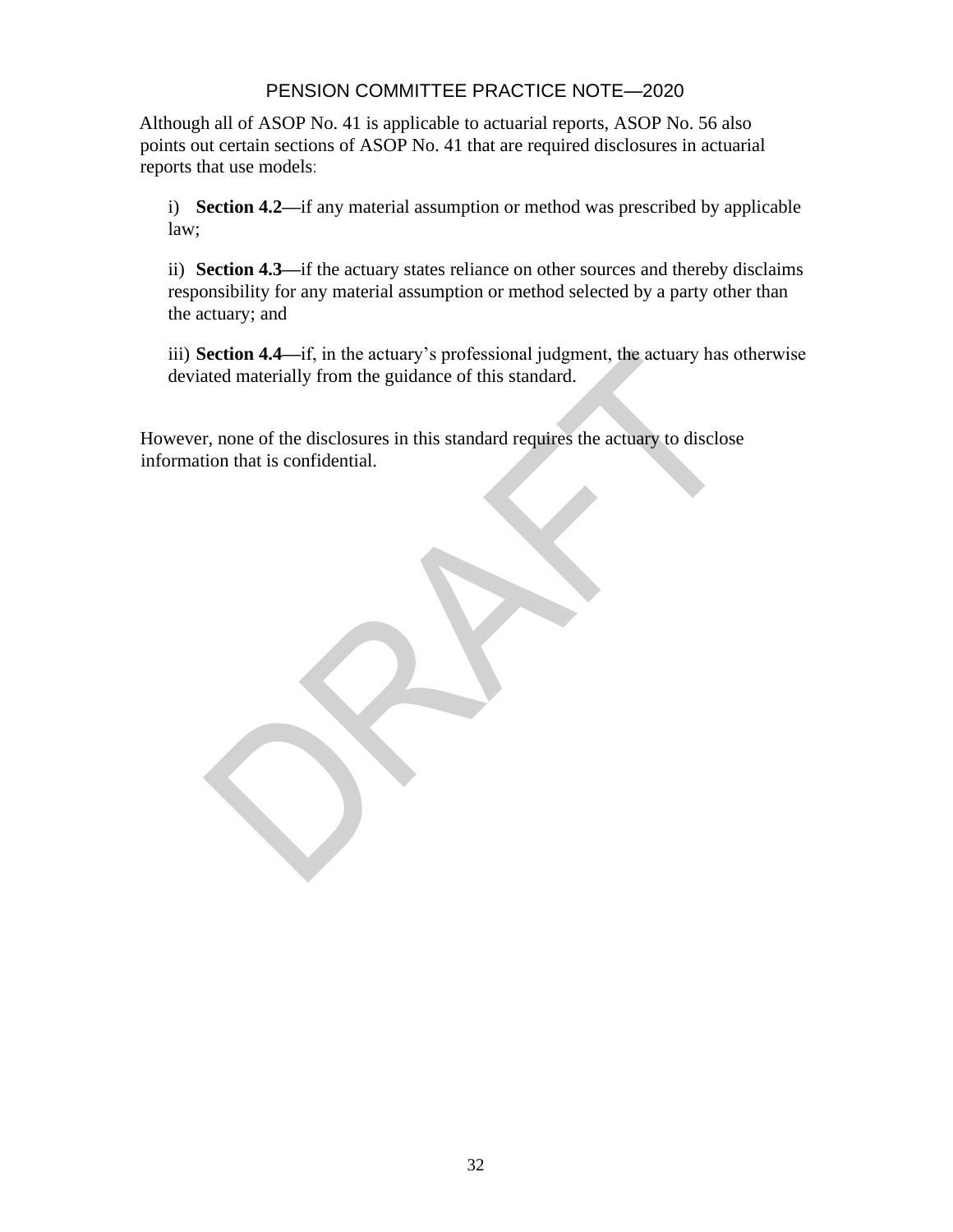# **V. Other Considerations**

### **a) Effective date**

The standard is effective for "work performed on or after October 1, 2020." To discern at what point in the performance of the actuarial work, particularly a large project, this standard begins to apply, the actuary may want to consider the point when their individual involvement with the model began. For example, actuaries use a model in the valuation of pension liabilities. Actuarial valuation software is a model, and typically is developed, reviewed, and documented by a person other than the actuary responsible for the valuation results. Data, assumptions, methods, and provisions are input into to the actuarial valuation software. The actuarial valuation software produces results, which can be reviewed and tested by the actuary. The actuary communicates the results of the valuation. In this scenario, the actuary's "work" may begin and end at any point in this process, and the actuary's work would be subject to ASOP No. 56 when it is being done on or after October 1, 2020. An actuarial project, such as an actuarial report or Adjusted Funding Target Attainment Percentage (AFTAP), may arguably not be subject to the standard if the modeling was completed and signed off by the actuary before this date, even if the report or other statement of actuarial opinion was not issued until later. This is due to the fact that the actuary's "work" involving the model was completed before the standard was in effect.

## **b) Intended user**

ASOP No. 56 applies to an actuary when the actuary believes the model output will have a material effect for the intended user. An intended user is "any person whom the actuary identifies as able to rely on the model output." (This is essentially identical to the definition of the term in ASOP No. 41.) Some actuaries have expressed concern that this definition is unclear: In its broadest sense, an intended user could be any person the actuary thinks might theoretically rely on the model output—for example, an individual who relies on a financial report containing a pension plan's annual expense.

However, a plain reading of the definition of "intended user" is more limited. That is, an intended user is anyone the actuary indicates as permitted to rely on the report. Given the ambiguity, cautious actuaries might want to consider carefully defining the intended user for each actuarial communication.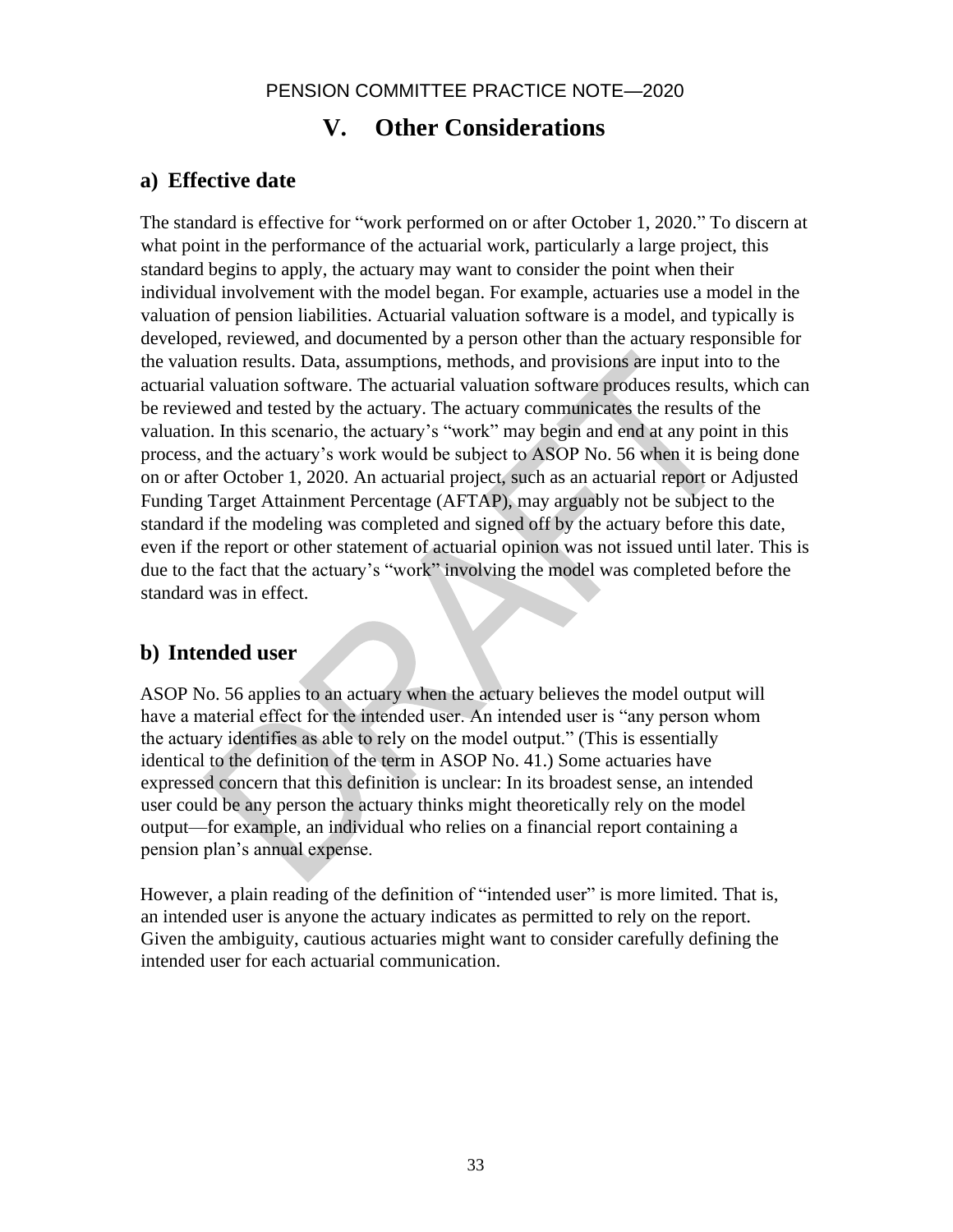# **Appendix: Case Studies**

The valuation of defined benefit pension plan liabilities is likely the most common example of a model pension actuaries will encounter. These case studies intend to discuss the various actuarial roles and responsibilities in this particular project from start to finish, as well as discuss where other experts may be involved and need to be considered as being relied on for purposes of ASOP No. 56.

# **Performing a pension valuation using an actuarial valuation software program**

## **a) The "off-the-shelf" software package**

Many actuaries use a computer software package to calculate pension liabilities, either a third-party-developed and purchased software or an internally controlled company-designed software. The package itself will not be specifically designed for a particular client, plan, or year, but be a customizable model often with preprogrammed common plan design structure alternatives and the option to customize to a more granular level. The following areas of the ASOP No. 56 apply and actuaries may encounter some or all of these components.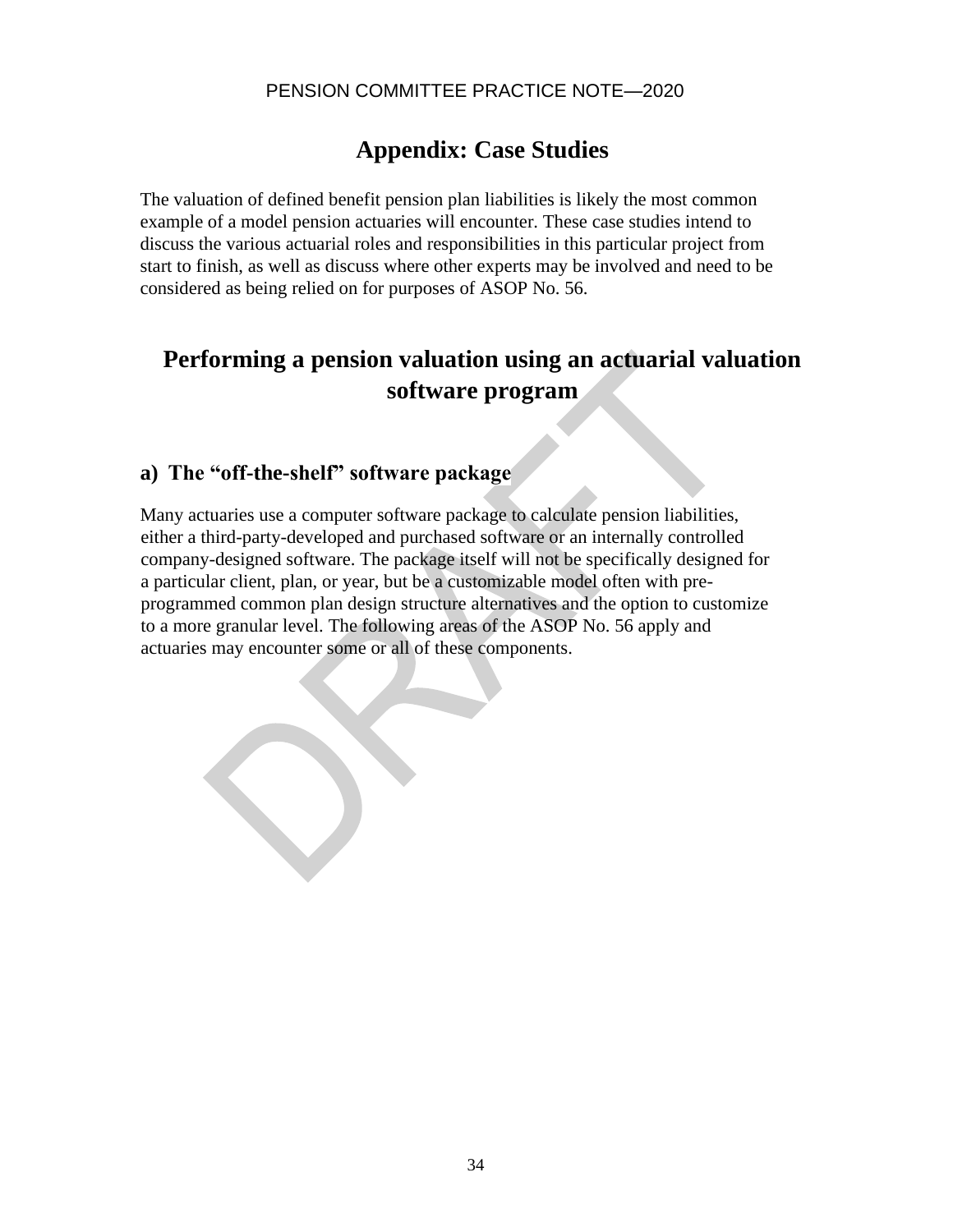i) **Design**—The process of creating the actuarial valuation software and its structure, user interfaces, and presentation of results will likely be done by a professional computer software designer and may or may not also involve actuaries providing output to specific clients. If the designers are actuaries, they are required under the ASOP to confirm the model is capable of meeting the intended purpose—in this case, valuing pension liabilities. However, as the software is typically designed explicitly for that purpose, this should be an easily attainable goal.

**ii) Evaluate and select**—Many actuaries will not be responsible for selecting the actuarial software they use to value pension liabilities; that choice will be made for them by someone else at their company. Actuaries selecting the package, however, should thoroughly evaluate the available options for appropriateness for their intended purpose before selecting a model accordingly. For example, the selecting actuary might consider the following: ease of use, reasonable controls to prevent inadvertent mistakes, reasonable processing time to produce results, product lifetime, and ability to provide useful and customizable reports.

iii) **Governance documentation**—Professional valuation software packages will typically have documentation (in the form of a manual or user guide) describing how the software works. The documentation may also cover known limitations and intended use of the software. There will often also be version documentation, where updates and programming fixes are communicated to the user. These items, in addition to the controls below, would seem to be a comprehensive set of procedures and structure to meet the requirements of the governance in the standard.

iv) **Controls**—Professional valuation software packages typically prevent users from making changes to the underlying code. The user interface is often designed to allow specific structure of coding—for example, a final average pay plan structure may allow a range of x% of salary, various common salary averaging options, and certain common offsets like Social Security benefits or covered compensation. Some software may also include warnings or error messages.

v) **Reliance and disclosure**—Ideally, the actuary who relies on the model will gain a basic understanding of the model's operation, strengths, and limitations. If the actuary does have this understanding of the model and detailed documentation is available for the model, disclosure may not be required.

## **b) Developing the plan-specific model**

Although the "off-the-shelf" software package is a complex model on its own, the actuary cannot use the model to value a specific pension plan without further customization. The following areas of the standard apply, and actuaries may encounter some or all of these components.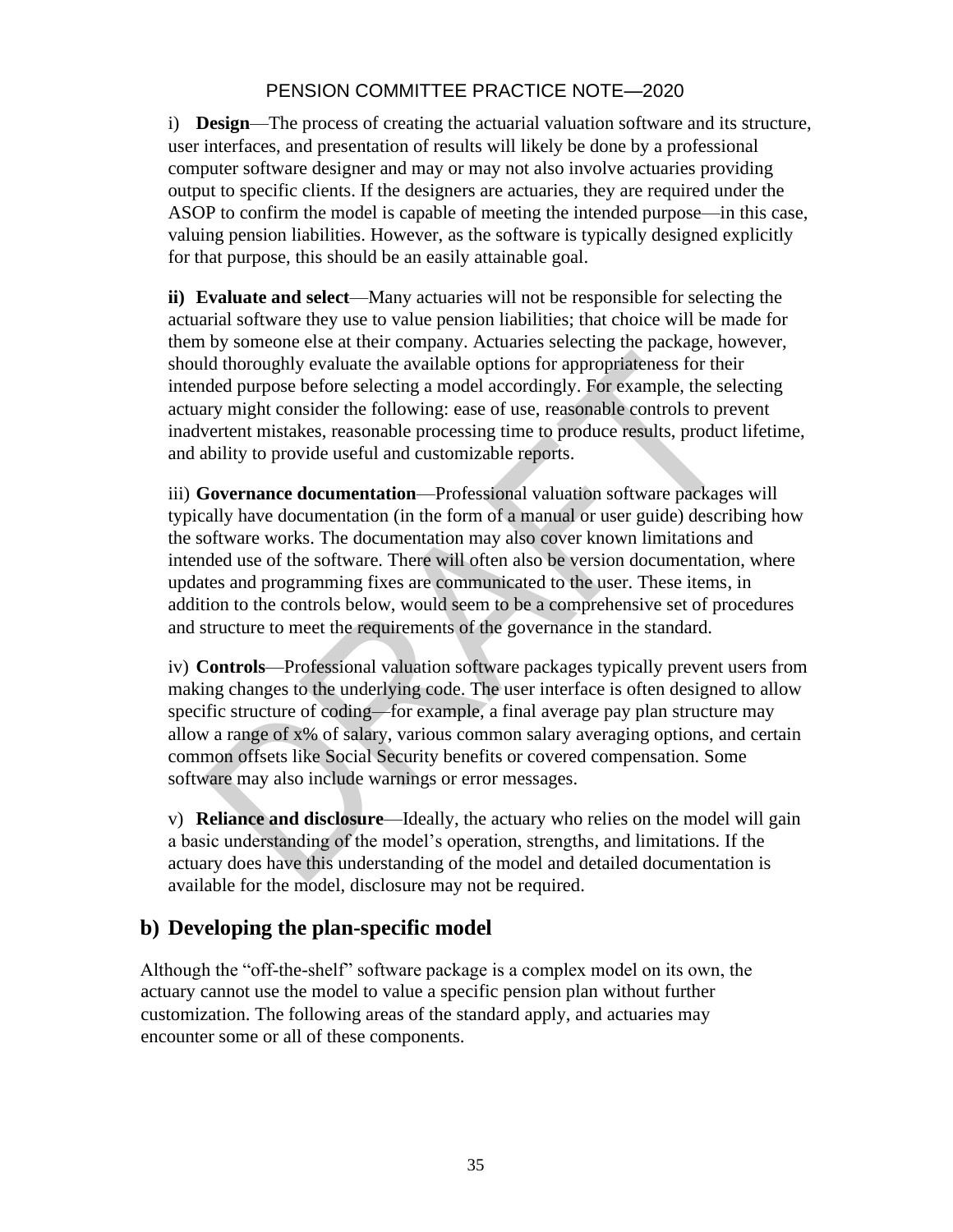i) **Develop**—The most substantial customization of the software package for a particular pension plan will usually take place when the plan is first valued by a particular actuarial firm—for example, during the transition process for a new client. The software will be updated to reflect the plan's provisions, assumptions, and methods used to value liabilities. As when designing a software package, the actuary is required under the standard to ensure that the developed model meets the intended purpose of valuation of the specific pension plan's liabilities.

ii) **Review and testing**—Once the model is customized, the inputs should be checked to confirm they were entered correctly (no typos) and output reviewed to ensure the inputs are being used in the processing component as intended. This may be referred to as reviewing "test cases" or "sample lives." The accuracy of this first version of the model, particularly when transitioning a new client, would typically be reviewed by also incorporating the most recent data and assumptions. This would generally be tested to ensure that the prior actuary's results at the same measurement date are consistent with the model's results within industry acceptable thresholds. This review can be done by the actuary developing the model or another actuary.

iii) **Modify**—The development of the customized client model will be ongoing as a result of yearly review, data updates, assumption changes, plan amendments, law changes, or changes to the underlying valuation package. The same responsibilities to developing will apply, just on a smaller and more targeted scale.

iv) **Reliance on models developed by others**—The actuary relying on the customized version of the model should make a reasonable attempt to gain a basic understanding of its operation, strengths, and limitations. If information regarding the workings of the model is available in enough detail that the actuary can gain understanding of it, including detail on the plan-specific coding, reliance does not need to be disclosed. Whether the actuary must disclose reliance on the developer of the valuation model is a matter of professional judgment as to whether the criteria are met.

v) **Reliance on experts**—Reliance on experts may need to be disclosed—for example, when using capital market assumptions provided by an expert in the process of modeling a discount rate assumption.

## **c) Using the model to calculate pension liabilities**

Probably the most common application for actuaries will be using the plan-specific model to calculate pension liabilities. The following areas of the standard apply, and actuaries may encounter some or all of these components.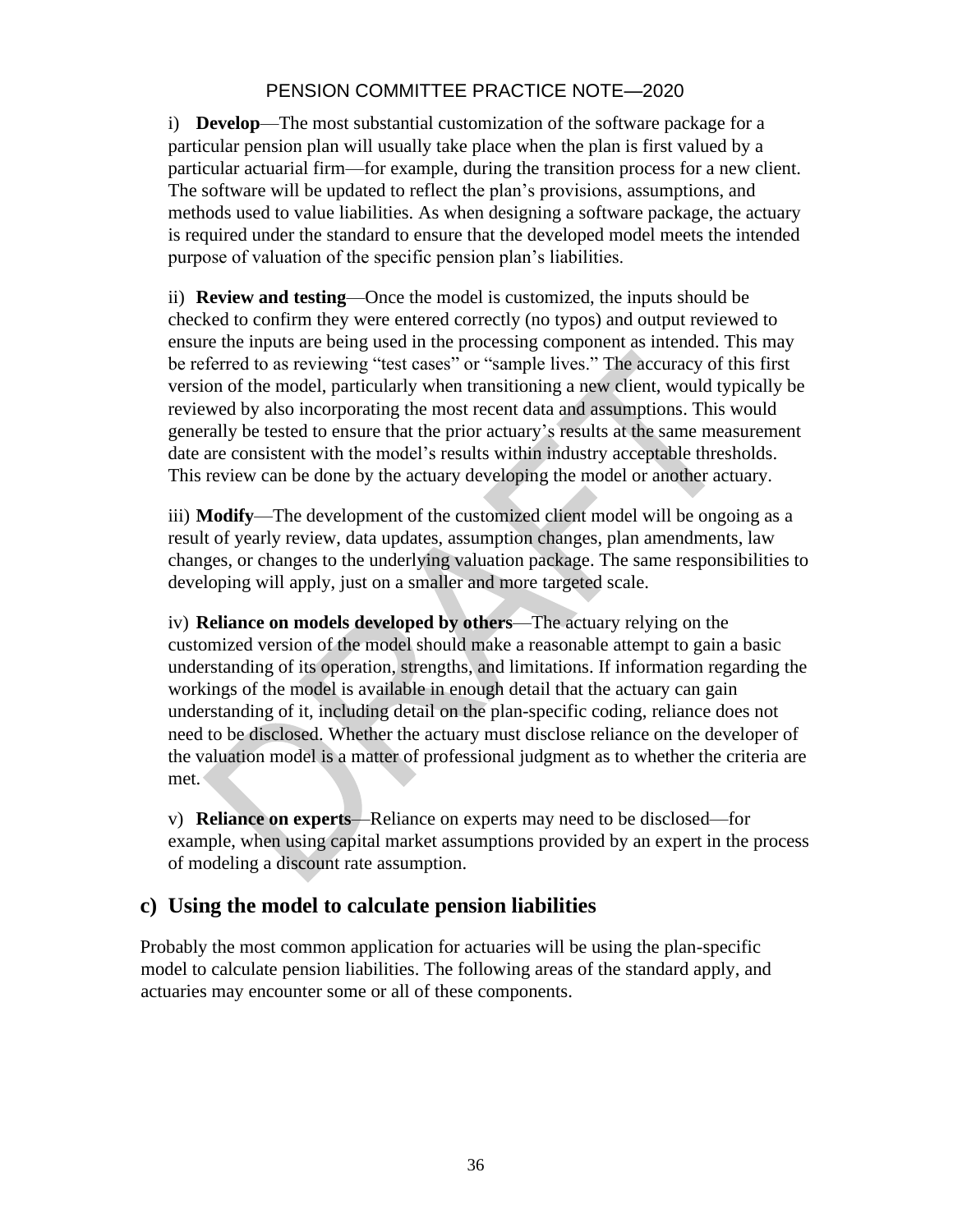i) **Develop**—Further development of the model may be required to ensure the provisions, data, assumptions, and methods are appropriate for a particular measurement date, e.g., annually changing actuarial equivalence, or new plan amendments.

ii) **Model inputs**—Preparing the census data and assumption inputs for a particular valuation cycle will likely be done at least annually and will be input into the system. The actuary should confirm the data is appropriate for the model. For example, if the deferred vested coding refers to a specific field with an age 65 benefit, that field should be populated and reasonable for all deferred vested participants. Or if assumptions vary by a coded field, that coded field should be available on the data. The actuary should also go through the process of selecting and evaluating assumptions as pension actuaries are used to doing for compliance with ASOPs Nos. 27 and 35. There may be additional evaluation of prescribed assumptions.

iii) **Testing**—Ensuring the plan-specific model is working as expected, an actuary may use some or all of the following tests per the standard:

- Checking input values are appropriately being reflected.
- An initial run of liabilities using the new data with prior year assumptions can be reviewed and checked for consistency against prior year liabilities for expected and unexpected changes.
- Confirming the assumptions and provisions are being used correctly, and if any have changed, that those changes produce expected changes in results, both in direction and magnitude.
- Checking of varied sample or test lives for data, plan provisions (e.g., benefits calculated, early retirement factors applied), and assumptions (e.g., withdrawal decrement tables applied, discount rates applied).

iv) **Documentation of the model**—Although documentation of the model is not a requirement of the standard, internal documentation is nonetheless helpful for the actuary to communicate model details to other actuaries. Such documentation may include any changes made to the model as a result of annual updates, new developments, etc.

## **d) Reviewing results without directly using model**

Senior actuaries may rarely come into contact with the model itself and may review only the model output, or even the results from the output in another format, such as the annual valuation report. The following discusses the roles and responsibilities in this situation.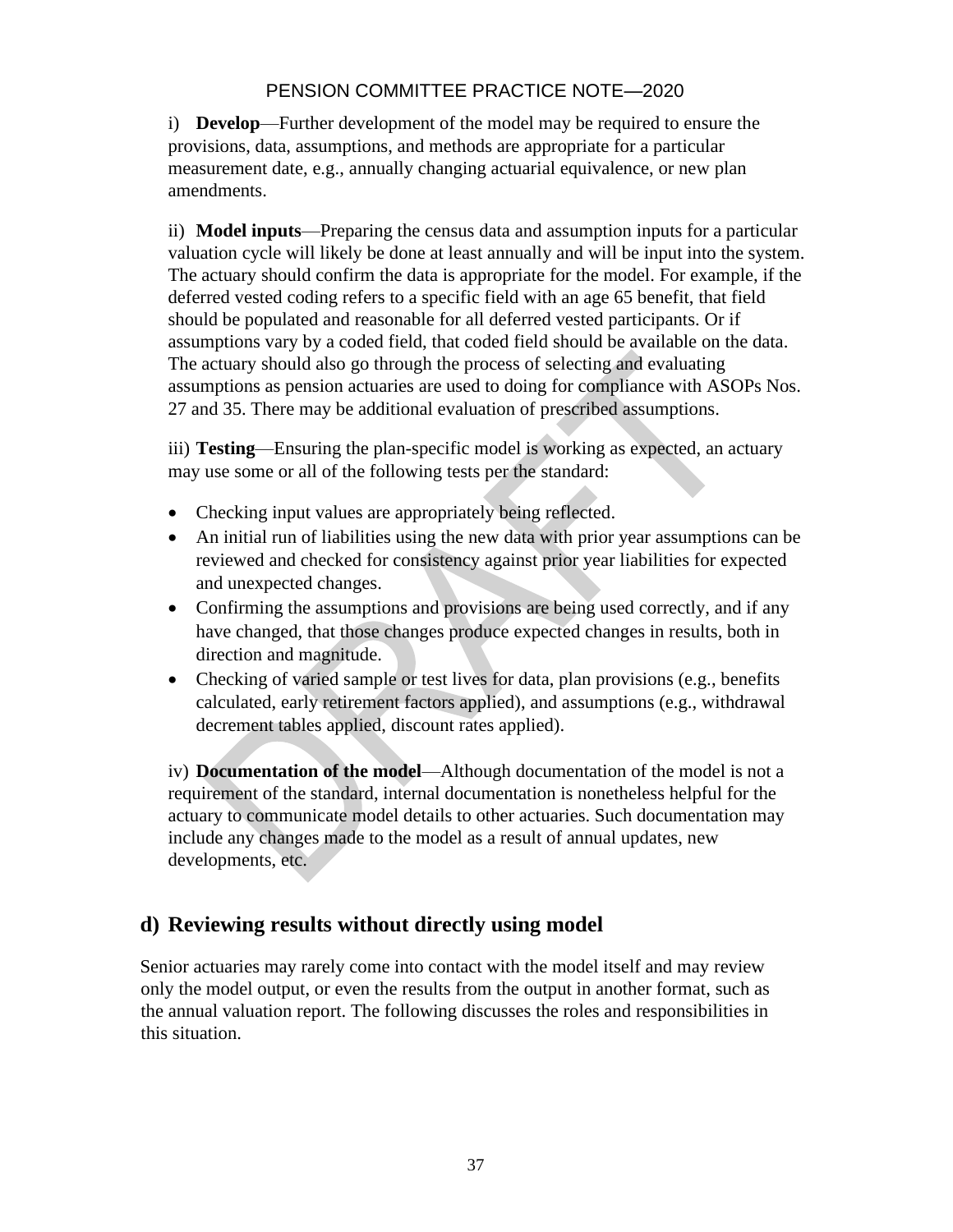#### i) **Review and testing (in model output format, or in another format)** — Ensuring the results coming out of the model are appropriate, an actuary might do a higher-level review, based on those outlined in section 3.6.2 of the ASOP:

- Testing the results of the model are consistent with historical results, e.g., the changes in liability are reasonable given changes in assumptions or plan provision.
- Performing tests to assess reasonableness; e.g., comparing to a simple liability rollforward.
- Comparing output to results from another model; e.g., comparing the liability to results from a projection model.

ii) **Review by another professional**—In the case of an actuary performing only a high-level review, typically another professional will undertake a more detailed review. In a team of actuaries, this is a typical scenario. The actuary responsible for the project deliverable should confirm those team members who are responsible for detailed reviewing are competent to do the work.

**iii) Reliance on models developed by others**—The actuary who is relying on a broader team or other actuaries to meet the standard may need to disclose the reliance if they do not have access to sufficient information about the model.

**iv) Reliance on experts**—The development of the model may have relied on inputs from experts that need to be disclosed.

v) **Disclosure**—The standard does require disclosures in an actuarial valuation report or associated model documentation about the model, and reliance. Even if the actuary signing the report did not personally assess the model, these disclosures need to be included and reliance documented.

## **e) Summary of disclosures for a valuation report**

Regardless of the actuary's role in the preparation of a valuation report or deliverable, the following disclosures are required, if applicable:

- i) **The intended purpose of the model**—Document the intended purpose for all models used in the report.
- ii) **Material inconsistencies, if any, among assumptions, and known reasons for such inconsistencies**—Document any known inconsistencies. For assumptions prescribed by law, such as stabilized valuation interest rates, disclosure is limited to noting a possibility of inconsistency.
- iii) **Unreasonable output resulting from the aggregation of assumptions, if material**—Document if applicable.
- iv) **Material limitations and known weaknesses**—Document if applicable.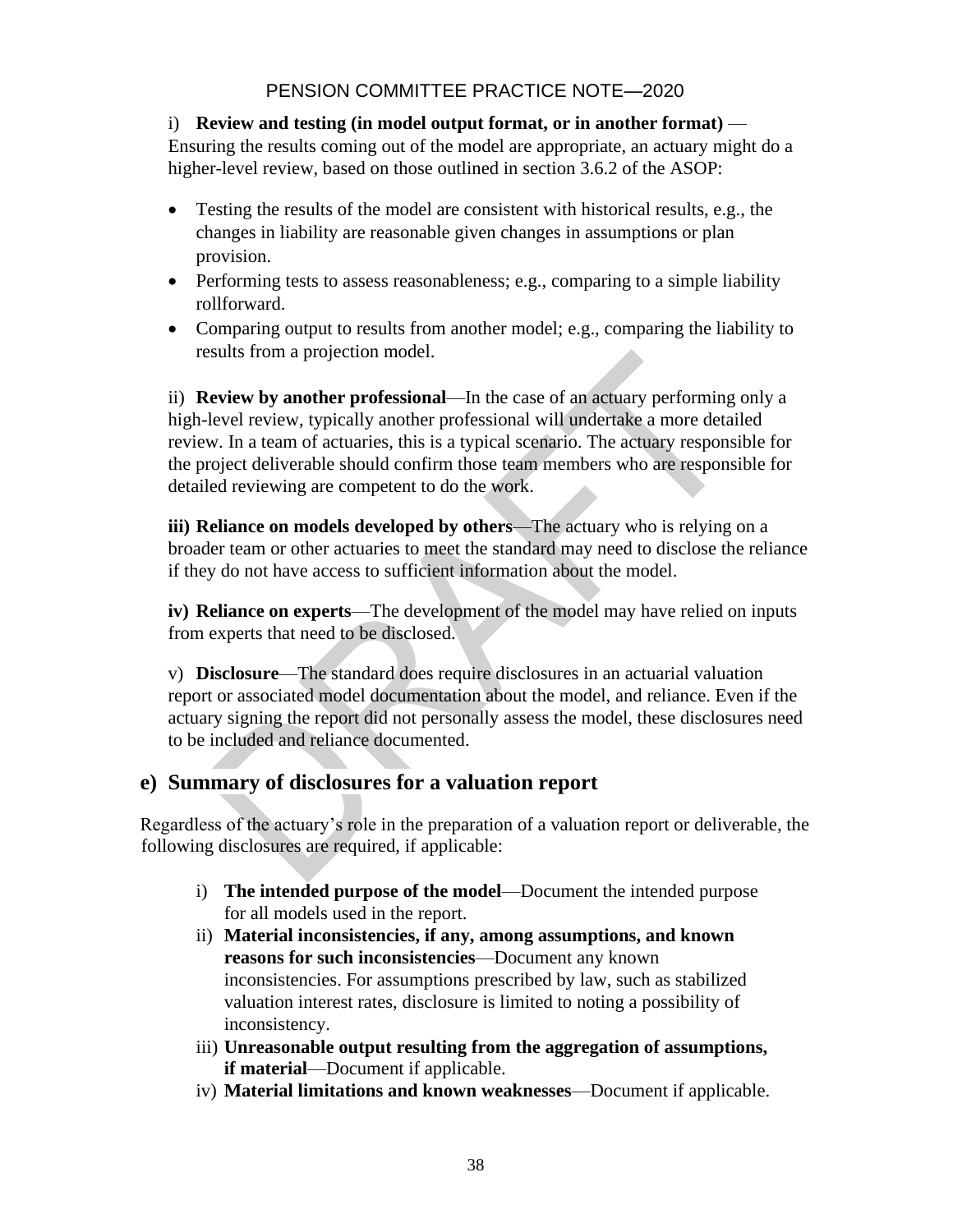- v) **Extent of reliance on models developed by others**—As discussed in "Developing the plan-specific model," the inclusion of this reliance depends on the actuary's access to information about the model.
- vi) **Extent of reliance on experts**—The development of the model may have relied on inputs from experts that need to be disclosed.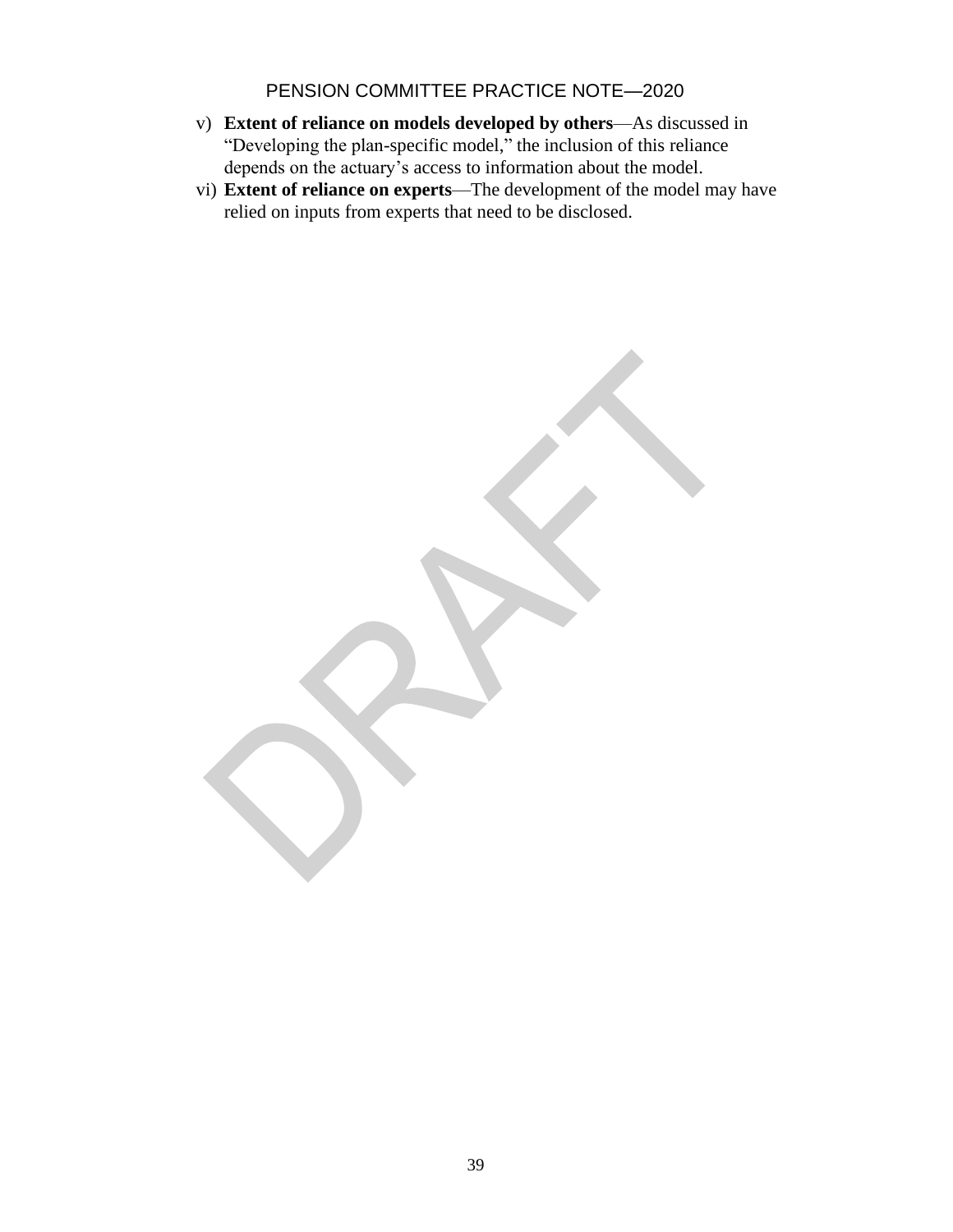# **Performing a liability calculation for retirees in a spreadsheet**

## **a) Model designed and developed by the actuary**

For less complicated valuations of liabilities, the actuary may create a model specifically to meet the intended purpose. The following areas of the standard may apply, and actuaries may encounter some or all of these components.

i) **Design**—The actuary should design the model so that it meets the intended purpose—in this case, valuing pension liabilities. The actuary might consider the level of detail built into the model and potential dependencies; for example, whether the model reflects contingent mortality for beneficiaries after the primary beneficiary's death. The actuary might also consider the model's ability to identify possible volatility and the ease of modeling that volatility, such as the impact of changes in the mortality table or discount rate changes.

ii) **Evaluate and select**—If the actuary is designing the model, this may not be applicable, but if an actuary leverages the model another actuary designed, they should evaluate the model to determine whether it is appropriate for the intended purpose. For example, if the retirees' benefits being valued have cost-of-living increases, the actuary would want to confirm the model accommodates this feature.

iii) **Governance documentation**—The actuary might consider adding notes about the model to the spreadsheet for documentation purposes, such as instructions for use, limitations of the model, and when the model was last modified and tested.

iv) **Controls**—The actuary might build in features to the model, such as referencing a named cell for regularly changed assumptions (e.g., discount rate). The actuary might also add restrictions to cell entries, such as not allowing the discount rate to be negative or higher than 10%.

vi) **Review and testing**—Once the model is developed, the inputs are typically checked to confirm they were entered correctly (no typos) and output reviewed to ensure the inputs are being used in the processing component as intended. This may be referred to as reviewing "test cases" or "sample lives." This review can be done by the actuary developing the model or another actuary.

vii) **Modify**—Each year the model may be updated for data updates, assumption changes, plan amendments, or law changes. The same responsibilities to developing will apply, just on a smaller and more targeted scale.

viii) **Reliance and disclosure**—If the actuary communicating the results in the report has a full understanding of the model's operation, strengths, and limitations, disclosure may not be required. However, if the actuary is relying on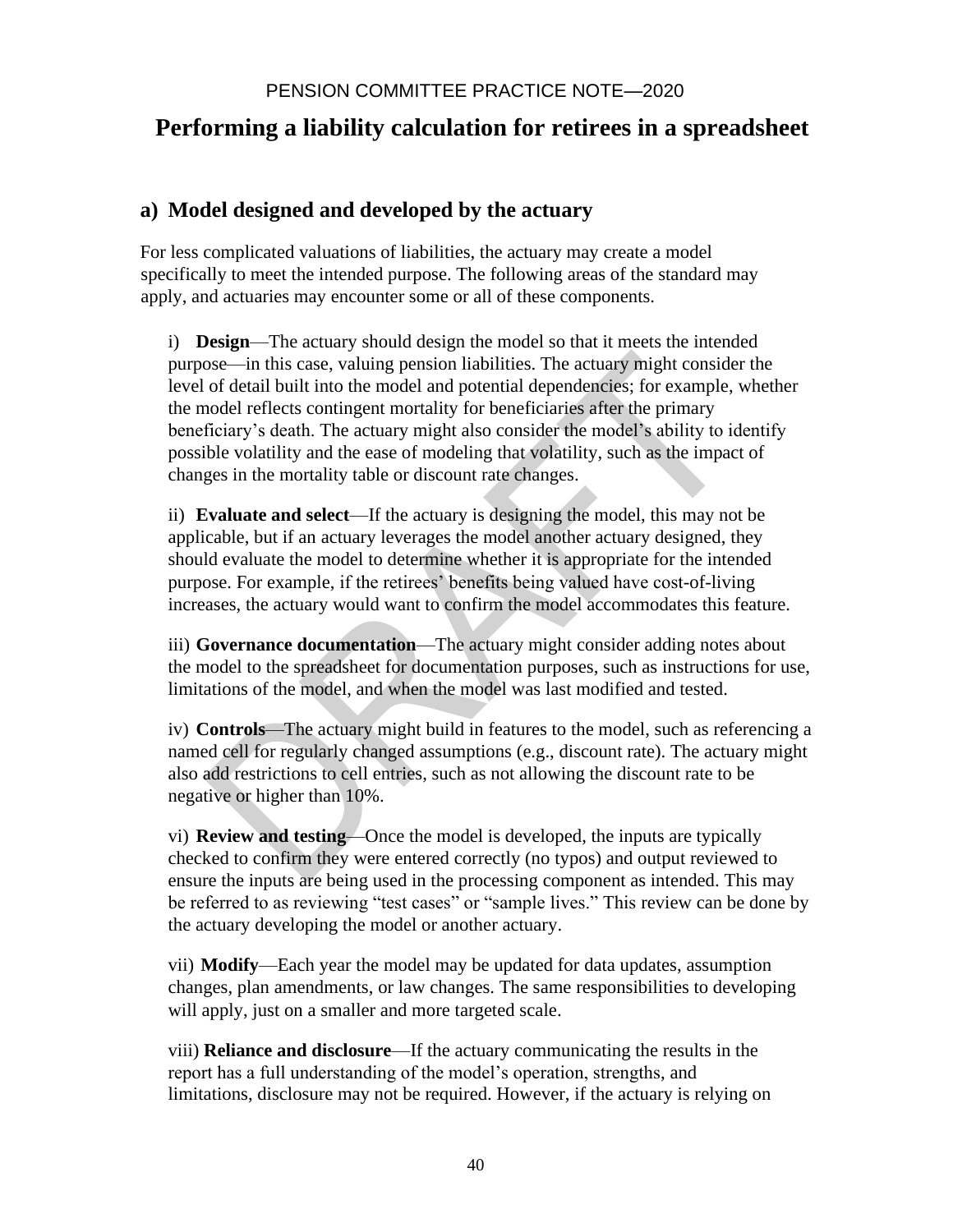a model developed and tested by other team members, a disclosure may be needed indicating reliance on a model developed by others if they do not have understanding of the model.

## **b) Using the model to calculate pension liabilities**

i) **Develop**—Further development of the model may be required to ensure the provisions, assumptions, and methods are appropriate for a particular measurement date; e.g., updates to discount rate and/or mortality table.

ii) **Model inputs**—Preparing the census data and assumptions inputs for a particular year will likely be done at least annually and will be input into the system. The actuary should confirm the data is appropriate for the model (for example, confirming the contingent annuitant's birth date available). The actuary should also go through the process of selecting and evaluating assumptions as pension actuaries are used to doing for compliance with ASOPs Nos. 27 and 35. The actuary may perform additional evaluation of prescribed assumptions.

iii) **Testing**—Ensuring the plan-specific model is working as expected, an actuary may use some or all of the following tests per the standard:

- Checking input values are appropriately being reflected.
- Checking for consistency against prior year liabilities for expected and unexpected changes.
- Confirming the assumptions and provisions are being used correctly, and if any have changed, that those changes produce expected changes in results, both in direction and magnitude.
- Checking of varied sample or test lives for data, plan provisions, and assumptions.

iv) **Documentation of the model**—The actuary may want to note any changes made to the model as a result of annual updates to data or new developments to the model. Although documentation may not be a requirement, internal documentation for the actuary to communicate to other actuaries regarding details of the models is encouraged.

## **c) Reviewing results without directly using model**

Senior actuaries may rarely come into contact with the model itself and may review only the model output, or even the results from the output in another format, such as the annual valuation report. The following discusses the roles and responsibilities in this situation.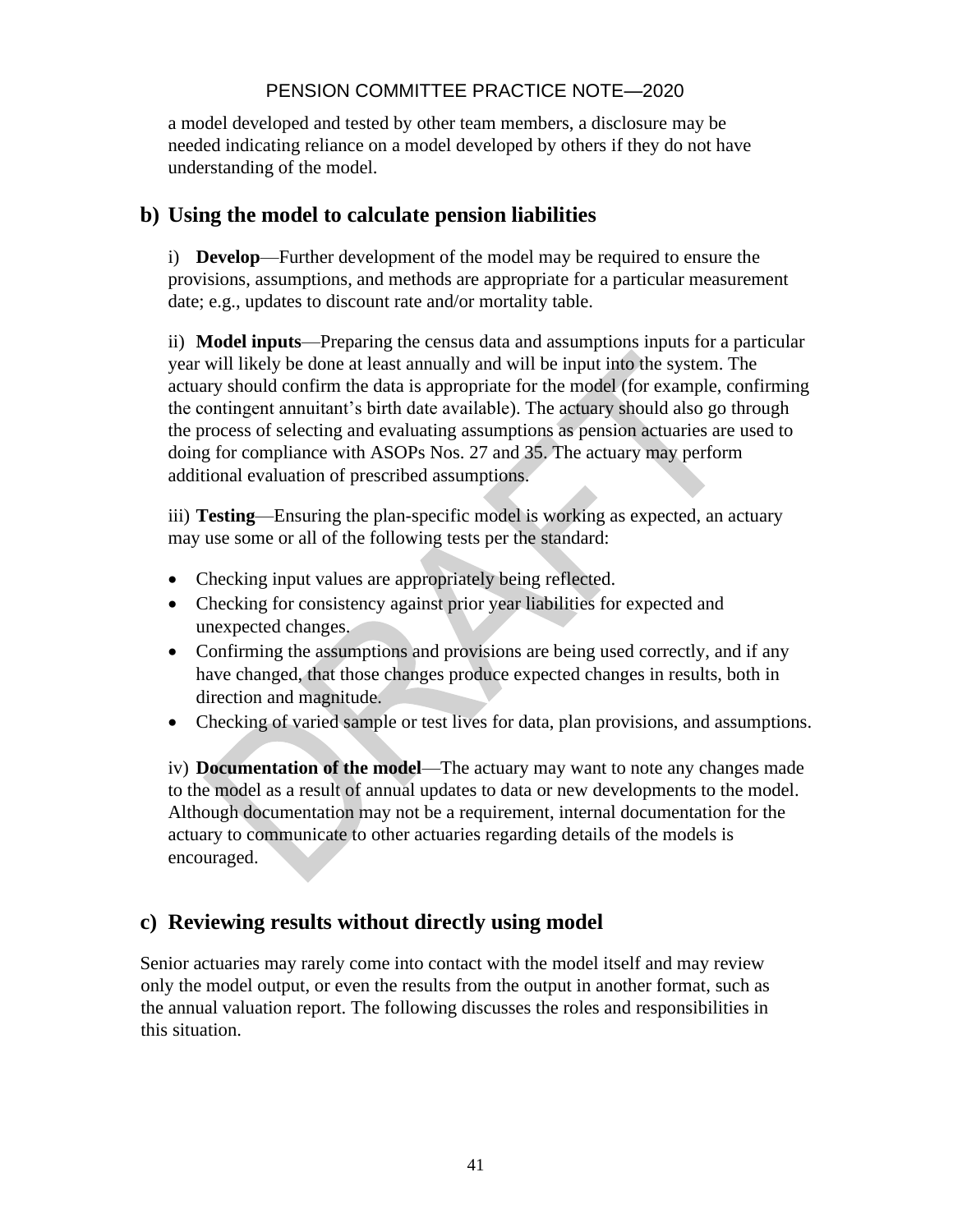i) **Review and testing (in model output format, or in another format)—**In order to ensure that the results coming out of the model are appropriate, an actuary may do a higher-level review, based on those outlined in section 3.6.2 of the standard:

- Testing the results of the model are consistent with historical results; e.g., the changes in liability are reasonable given changes in assumptions or plan provisions.
- Performing tests to assess reasonableness; e.g., comparing to a simple liability rollforward.
- Comparing output to results from another model; e.g., comparing the liability to results from a projection model.

ii) **Review by another professional**—In the case of an actuary performing only a high-level review, typically another professional will undertake a more detailed review. In a team of actuaries this is a typical scenario. The actuary responsible for the project deliverable typically confirms that those reviewing are competent to do the work.

**iii) Reliance on models developed by others**—The actuary who is relying on a broader team or other actuaries to meet the standard may need to disclose the reliance if they do not have access to appropriate information about the model.

**iv) Reliance on experts**—The development of the model may have relied on inputs from experts that need to be disclosed.

v) **Disclosure**—The standard does require disclosures in an actuarial valuation report or associated model documentation about the model, and reliance. Even if the actuary signing the report did not personally assess the model, these disclosures need to be included and reliance documented.

## **d) Summary of disclosures for a valuation report**

Regardless of the actuary's role in the preparation of a valuation report or deliverable, the following disclosures are required, if applicable:

- i) **The intended purpose of the model**—Document the intended purpose for all models used in the report.
- ii) **Material inconsistencies, if any, among assumptions, and known reasons for such inconsistencies**—Document any known inconsistencies. For those assumptions prescribed by law, such as stabilized valuation interest rates, disclosure is limited to noting a possibility of inconsistency.
- iii) **Unreasonable output resulting from the aggregation of assumptions, if material**—Document if applicable.
- iv) **Material limitations and known weaknesses**—Document if applicable.